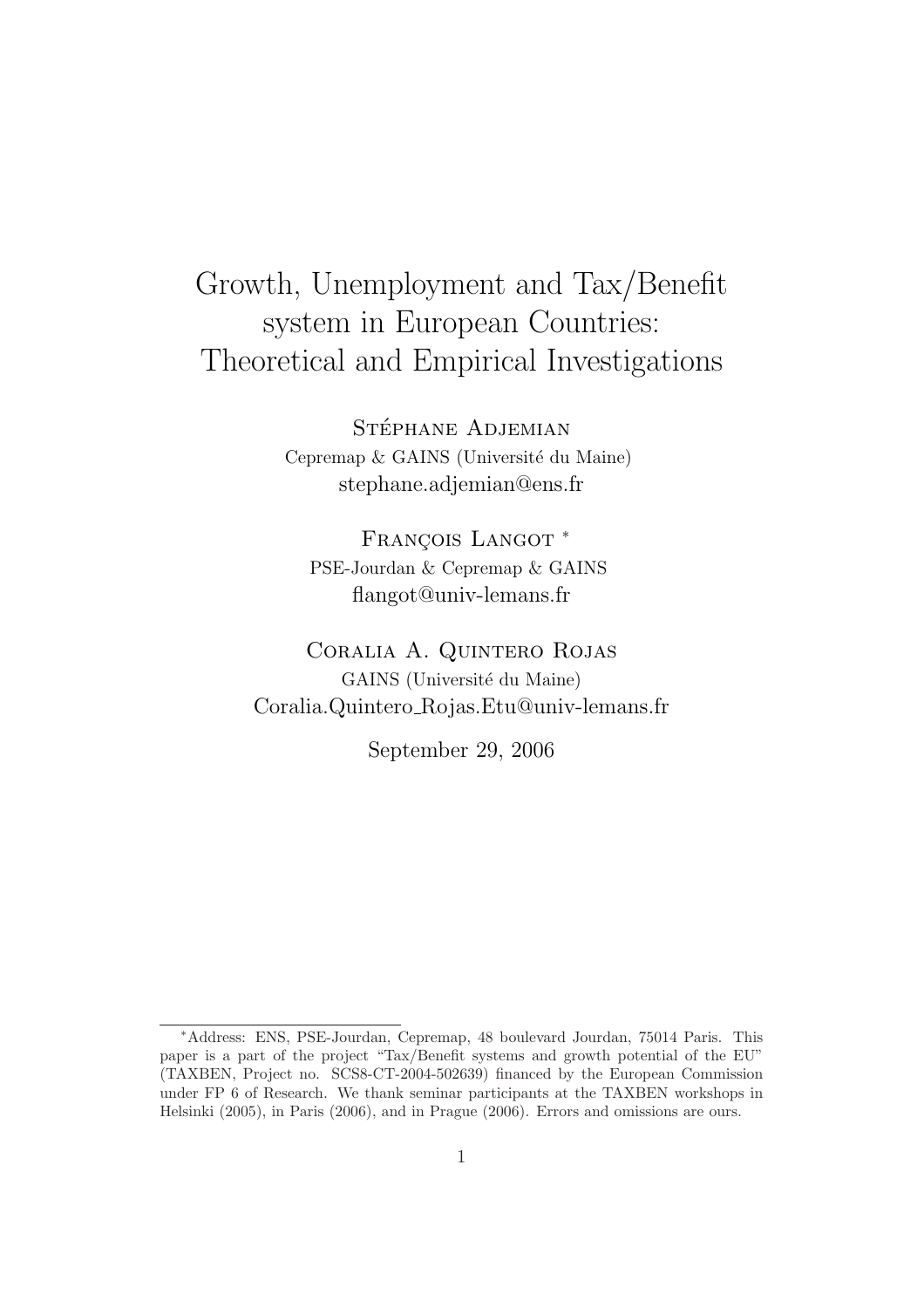#### Abstract

This paper analyzes how the frictions in the labor market simultaneously affect the economic growth and the long run unemployment. To this goal, we develop a schumpeterian model of endogenous growth: agents have the choice of being employed in production or being engaged in R&D activities. Unemployment is caused by the wage-setting behavior of unions. We show that:  $(i)$  High labor costs or powerful trade unions lead to higher unemployment and lower economic growth.  $(ii)$  Efficient bargain allows to increase employment, at the price of a lower growth rate. These theoretical predictions are consistent with our empirical analysis based on 183 European Regions, between 1985- 1995.

JEL: E24, J5, O41. Keywords: endogenous growth, unemployment, labor market institutions.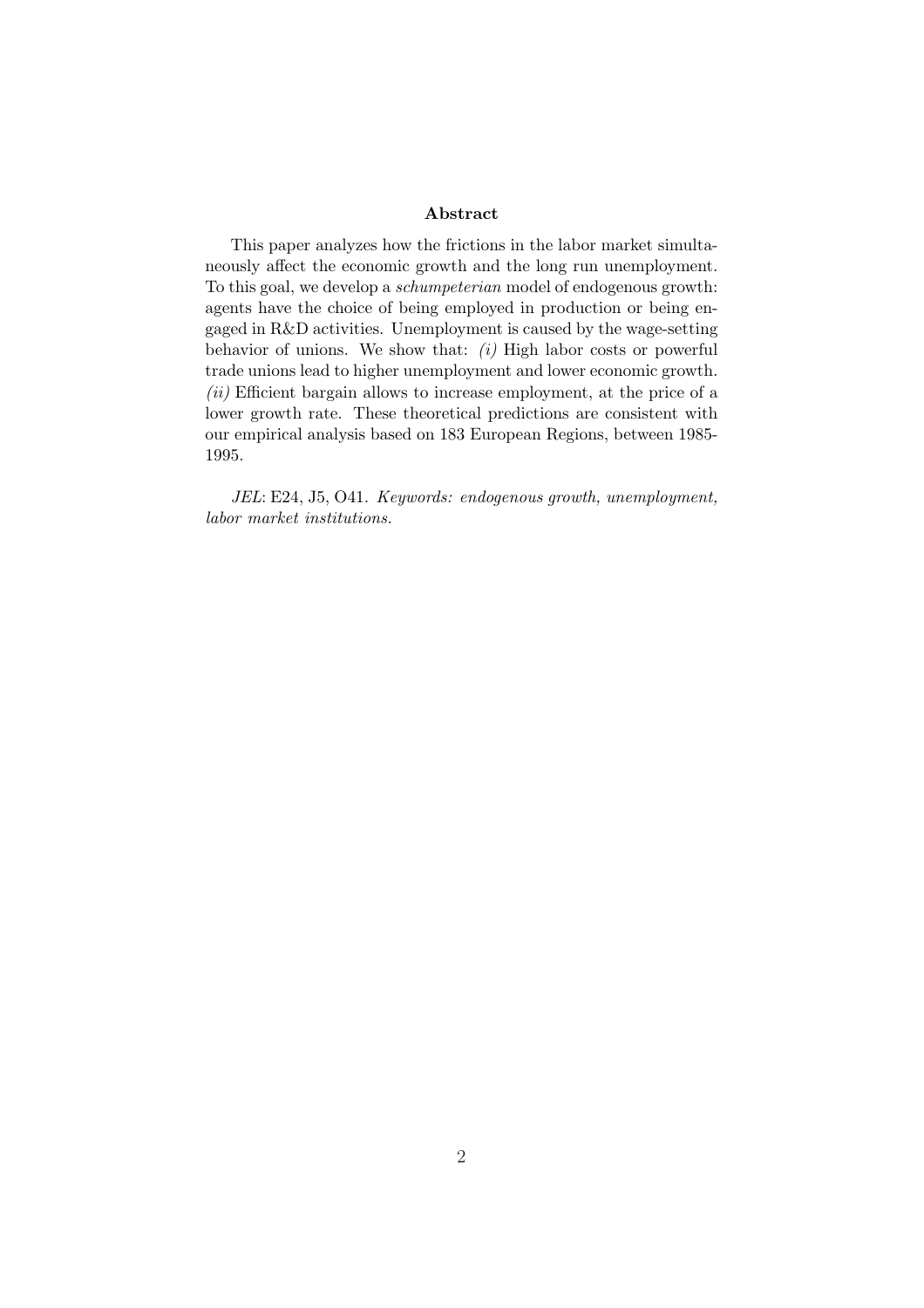# Introduction

The observed high unemployment in continental Europe and the slowdown in economic growth in the lasts decades naturally raise the question of whether these two phenomena are related. On the empirical side, there is no consensus regarding the sign of the correlation between growth and unemployment, either across countries or over time within a country.<sup>1</sup> The same is true on the theoretical side.<sup>2</sup> Nevertheless, the endogenous growth theory predicts that the distortions due to fiscal instruments lead to a lower growth whereas the equilibrium unemployment theory predicts that these distortions lead to a higher unemployment rate. This suggests that the link between growth and unemployment can be viewed through the simultaneous link between growth, unemployment and labor market institutions.

Following this intuition, in this paper we construct a theoretical economy to assess the explicative role of labor-market variables on the bad performance of European countries. The main hypotheses of our model are the following:  $(i)$  Innovations are the engine of growth. This implies a "creative destruction" process generating jobs reallocation. (ii) Agents have the choice of being employed in production or being engaged in R&D activities; and  $(iii)$  Unemployment is caused by the wage-setting behavior of the unions representing the workers' interests.

We show that:  $(i)$  Powerful trade unions or higher labor costs associated to increases in one or more of the labor-market variables  $(e.g.,$  unemployment compensation, payroll tax, tax on labor income, cost of the employment protection) cause more unemployment and the slowdown of the economic growth.  $(ii)$  A coordinated bargaining process increases employment, at the price of a lower growth rate. These theoretical predictions are consistent with our empirical analysis and with that of Daveri, Tabellini, Bentolila, and Huizinga (2000).

Using national level data, Daveri *et al.* (2000) find that most continental European countries exhibit a strong positive correlation between the unemployment rate and both, the effective tax rate on labor income and the average replacement rate. Conversely, they find a strong negative correlation between the growth rate of per capita GDP and the tax on labor income. That is true both over time and across countries.

<sup>1</sup>See Mortensen (2004) for a wide review of the empirical literature, which shows the diversity of results about the correlation between growth and unemployment.

<sup>2</sup>This is due to the offsetting nature of two main effects: a higher rate of growth in productivity will reduce unemployment trough a positive "capitalization" effect on investment in job creation; whereas the "creative destruction effect", inherent to the growth process, leads to a faster obsolescence of technologies and so to a faster rate of job destruction.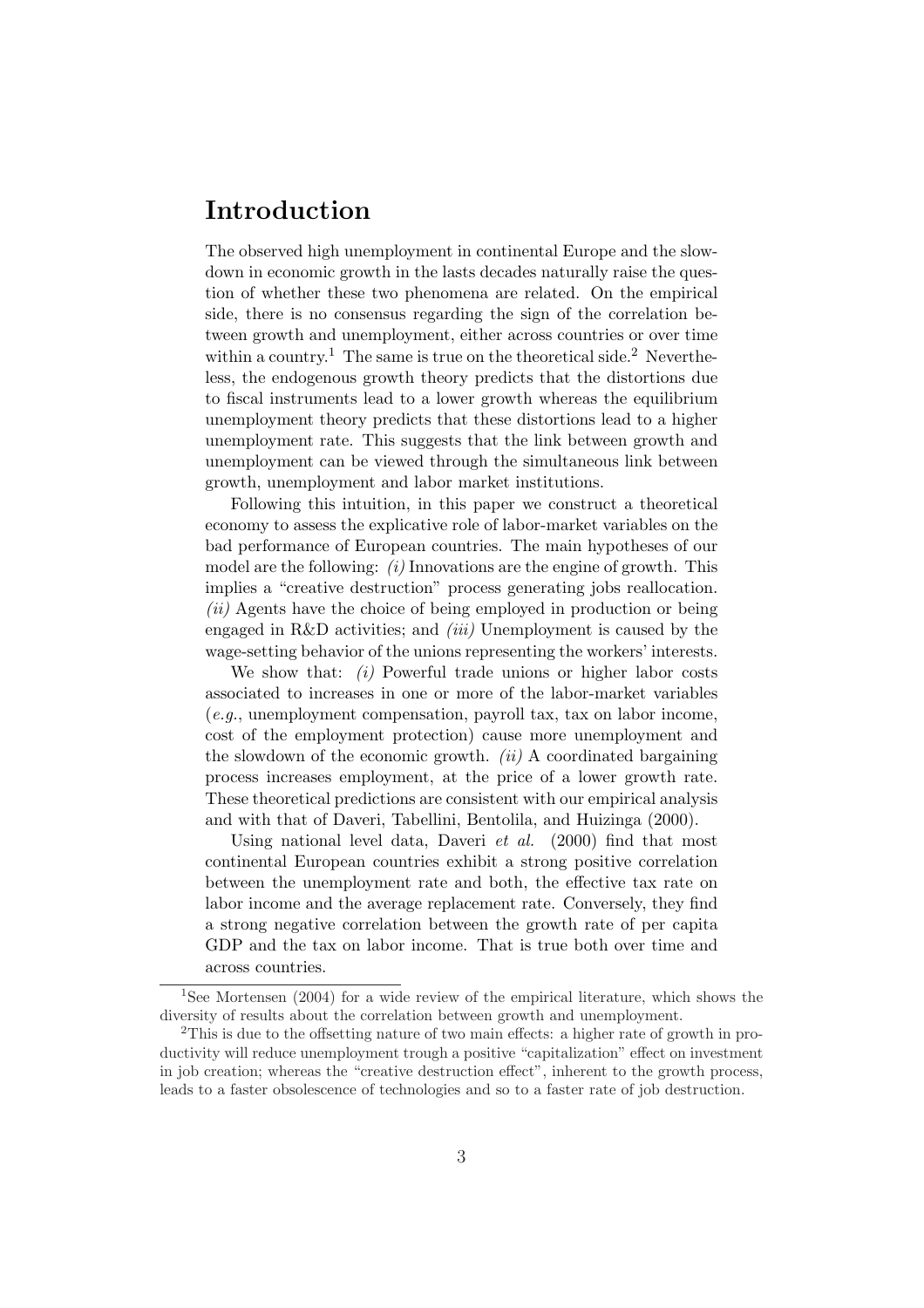In contrast, in this paper we explore the heterogeneity of growth and unemployment experiences across 183 European regions and we evaluate how much of this heterogeneity is accounted by the national labor market institutions. The originality of this approach is to take into account the large heterogeneity between regions among a country. We find that:  $(i)$  the tax wedge and the unemployment benefits increase the regional unemployment rates whereas the employment protection and a high level of coordination in the wage bargaining process decrease the regional unemployment rates,  $(ii)$  increases in the tax wedge and in the unemployment benefits decrease the regional growth rates of GDP per capita. *(iii)* Nevertheless, a high level of coordination in the wage bargaining process diminishes the regional growth rates of GDP per capita. This last result shows that there is an arbitration between unemployment and growth if we focuss on the impact of the coordination in the wage bargaining process. These empirical results are in accordance with our theoretical model.

The paper is organized as follows. Section 1 describes the model. Section 2 presents the analysis of the impact of labor market institutions on growth and unemployment. Finally, section 3 presents some empirical evidences from a Regional European data set.

### 1 The model

#### 1.1 Preferences

We assume that the economy is populated by  $L$  agents. Each agent is endowed with one unit flow of labor, so  $L$  is also equal to the aggregate flow of labor supply. They may be employed in production  $(x)$ , engaged in research and development activities  $(n)$  or unemployed (u):  $L = x + n + u$ . When employed, workers pay a tax t on their labor income.

All individuals have the same linear preferences over lifetime consumption  $C$  of a single final good:

$$
U(C) = E_0 \int_0^\infty C_t e^{-\rho t} dt
$$
 (1)

where  $\rho > 0$  is the subjective rate of time preference and  $C_t$  is the individual's consumption of the final good at time t. Each household is free to borrow and lend at interest rate  $r_t$ . However, given linear preferences, the optimal household's behavior implies  $\rho = r_t \ \forall t$ . Hence, the level of consumption is undefined. A standard solution to this problem is to assume that households consume all their wage income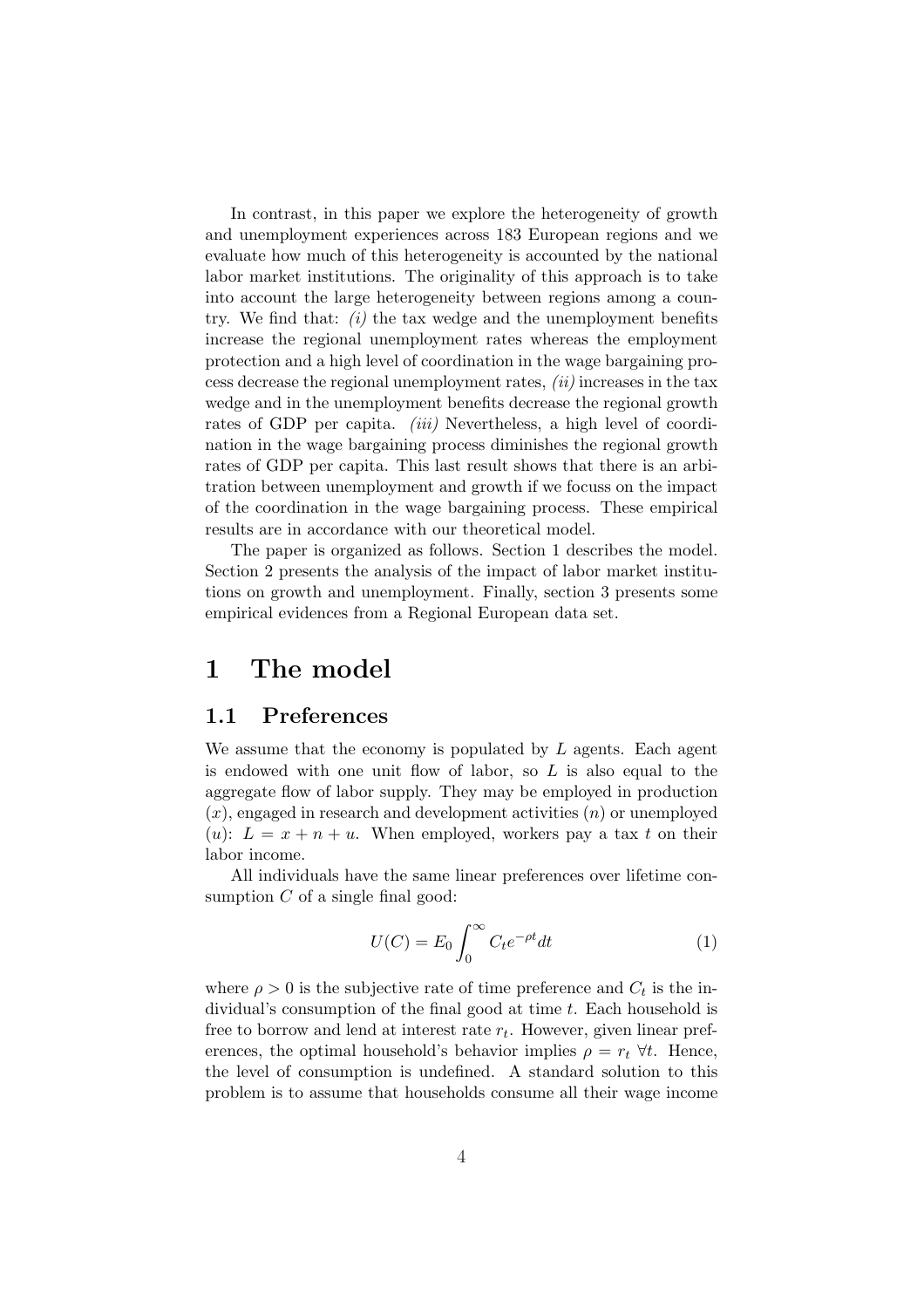without saving. Under this assumption we can analyze the impact of the unemployment benefit system.

### 1.2 Final-good sector

The final good is produced by perfectly competitive firms that use the latest vintage of a unit continuum of intermediate inputs,<sup>3</sup>

$$
C = \int_0^1 A_j x_j^{\alpha} dj, \quad 0 < \alpha < 1, \quad j \in [0, 1]
$$
 (2)

 $A_i$  represents the productivity of the latest vintage of intermediate good  $j$  and is determined by the number of technical improvements realized up to date  $t$ , knowing that between two innovations the gain in productivity is equal to  $q > 1$  (step size).

Taking the final good as *numéraire* the profits flow is equal to

$$
C - \int_0^1 p(x_j) x_j \, dy
$$

#### 1.3 Intermediate-goods sector

Production of one unit of intermediate good j requires one unit of labor as input:  $x_j = x_j$ .

Since the final-good sector is perfectly competitive, the price of the intermediate good j,  $p(x_i)$ , is equal to the value of its marginal product:

$$
p(x_j) = \frac{\partial C}{\partial x_j} = \alpha A_j x_j^{\alpha - 1} \quad \forall j \tag{3}
$$

#### 1.4 R&D sector

Technological spillovers lead to good-specific public knowledge allowing to the potential innovators to begin their efforts to improve upon the current "state of the art". But there are no spillovers between sectors. Then, when an amount  $n_i$  of labor is used in R&D on good j, innovations arrive randomly at a Poisson rate  $hn_i$ , with  $h > 0$  a parameter indicating the productivity of the research technology: a potential entrant obtains ideas for new products at frequency h per period. Albeit the innovation frequencies are independent across goods, the expected gains are the same everywhere, hence  $\forall j \; n_j = n \Rightarrow A_j = A$ .

<sup>3</sup>We omit the time index since between two innovations all is constant.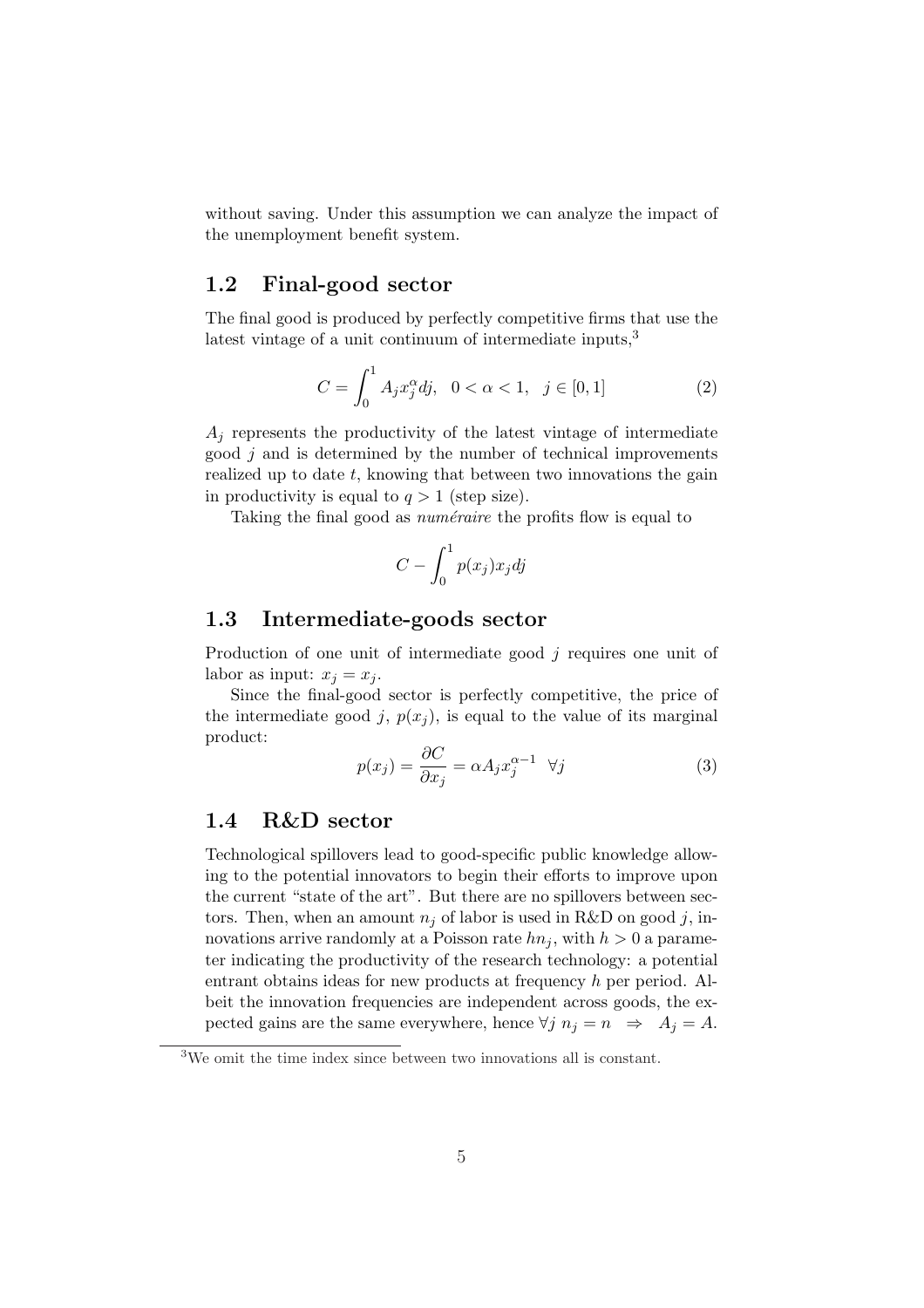#### 1.5 Arbitrage condition for innovators

At the "state of the art"  $v$ , the aggregate number of potential innovators on some good  $i$  is given by the following arbitrage condition:

$$
\frac{(1-t)W_{j,v}}{h} \le \min_i V_{i,v+1} \quad \forall i, j \in (0,1)
$$
 (4)

The cost of  $R\&D$  can be viewed as an opportunity cost: the income that the individual loses  $(1-t)W_{i,v}$  times the expected duration of the innovation process  $1/h$ . On the other hand,  $V_{j,v+1}$  is the discounted expected payoff of next innovation on sector  $j<sub>i</sub><sup>4</sup>$ . However, given that the expected gains from an innovation are identical across sectors, at equilibrium  $V_i = V_{i'} \ \forall i, i' \in (0,1)$ . V is determined by the asset equation:

$$
rV_{j,v+1} = \Pi_{j,v+1} - hn_{v+1}(V_{j,v+1} + E_{v+1})
$$
\n<sup>(5)</sup>

 $\Pi_{j,v+1}$  are the monopolistic profits earned by the successful innovator, who gets a patent on her innovation, from the sales to the final-good sector until the arrival of next innovation. We assume that the employment protection laws imply a cost  $E$  of shutting down a firm, and that the monopolist pays a proportional payroll tax  $\tau$  over employment. Then,

$$
\Pi_{j,v+1} = \alpha A_{v+1} x_{j,v+1}^{\alpha} - W_{j,v+1} (1+\tau) x_{j,v+1}
$$
(6)

so, the expected income generated by a patent on an innovation is equal to the instantaneous profit minus the expected capital loss that will occur when the current innovator is replaced by a new innovator (the flow probability of the profits loss is the arrival rate  $hn_{v+1}$ which is the same for all  $j$ , as was argued above). Normalizing the lasts expressions by the productivity level associated to the  $(v+1)$ <sup>th</sup> innovation we obtain:

$$
\pi_{j,v+1} = \alpha x_{j,v+1}^{\alpha} - w_j (1+\tau) x_{j,v+1}
$$
\n(7)

hence the free entry  $(4)$  condition becomes:

$$
(1-t)w_{j,v} = qhv_{j,v+1}
$$
  
=  $qh\left(\frac{\pi_{j,v+1} - hn_{v+1}e}{r + hn_{v+1}}\right)$  (8)

for  $\pi \equiv \frac{\Pi}{4}$  $\frac{\Pi}{A}$ ,  $w \equiv \frac{W}{A}$  $\frac{W}{A}$ ,  $e \equiv \frac{E}{A}$  $\frac{E}{A}$  and  $v \equiv \frac{V}{A}$  $\frac{V}{A}$ .

<sup>4</sup>Equivalently, the entry condition also reflects the fact that labor can be freely allocated between production and research:  $(1-t)W_{j,v}$  is the net value of an hour in production while  $hV_{j,v+1}$  is the expected value of an hour in research.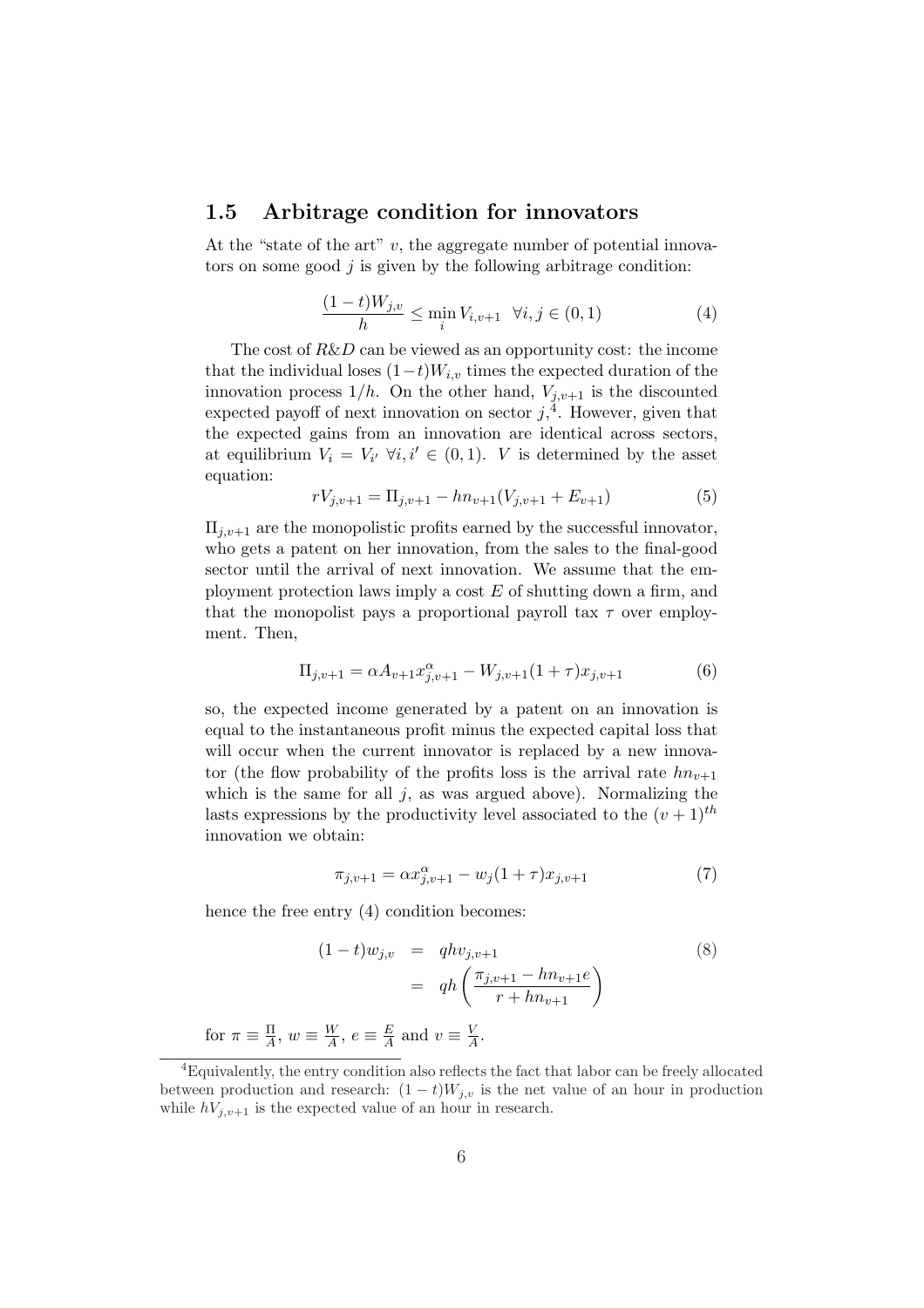### 1.6 Wage bargaining

For each intermediate good sector there is a trade union representing the workers' interests. So the wage rates are the solutions to the bargaining problems between each monopolist and each trade union. We model the bargaining process as a a generalized Nash bargaining game with relative bargaining power  $\beta$ . Given this way of sharing surplus, the union chooses the wage, and the firm chooses the level of employment given this wage (the "right-to-manage" assumption). We assume that all jobs are equally productive and that all workers have the same unemployment benefits so that the wage fixed for each type of job is the same everywhere. But the firm and the trade union in sector  $j$  are too small to influence other markets, so the wage rates are settled taking everything else constant.

The union anticipates the labor demand as

$$
x_{j,v+1}(w_j) = \arg \max \{ \pi_{j,v+1}(x_{j,v+1}) \} = \left(\frac{\alpha^2}{(1+\tau)w_j}\right)^{\frac{1}{1-\alpha}}
$$

Then, for  $0 \le \beta \le 1$ , the bargained unskilled wage is:

$$
w_j = \arg \max \left\{ \left[ ((1-t)w_j - b)x_{j,v+1} \right]^\beta (\pi_{j,v+1} - h n_{\tau+1} e - \bar{\pi}_{\tau+1})^{1-\beta} \right\}
$$
  
=  $\left( 1 + \frac{\beta(1-\alpha)}{\alpha} \right) \left( \frac{b}{1-t} \right)$ 

 $\bar{\pi}_{\tau+1} \equiv -h n_{\tau+1} e$  denotes the firm's disagreement point and  $b \equiv \frac{B}{A}$  $\frac{B}{A}$  the adjusted unemployment compensation.

### 1.7 Equilibrium

Given  $r > 0$ , for all intermediate good sector j and for all "state of the art"  $v$  a steady-state (or balanced growth path) equilibrium is defined as follows:

 $(i)$  Wage rule:

$$
w = \frac{\beta_1 b}{1 - t}, \quad \beta_1 \equiv 1 + \frac{\beta(1 - \alpha)}{\alpha} \tag{9}
$$

#### $(ii)$  Labor demand for production:

$$
x = \left(\frac{\alpha^2(1-t)}{(1+\tau)\beta_1 b}\right)^{\frac{1}{1-\alpha}}
$$
(10)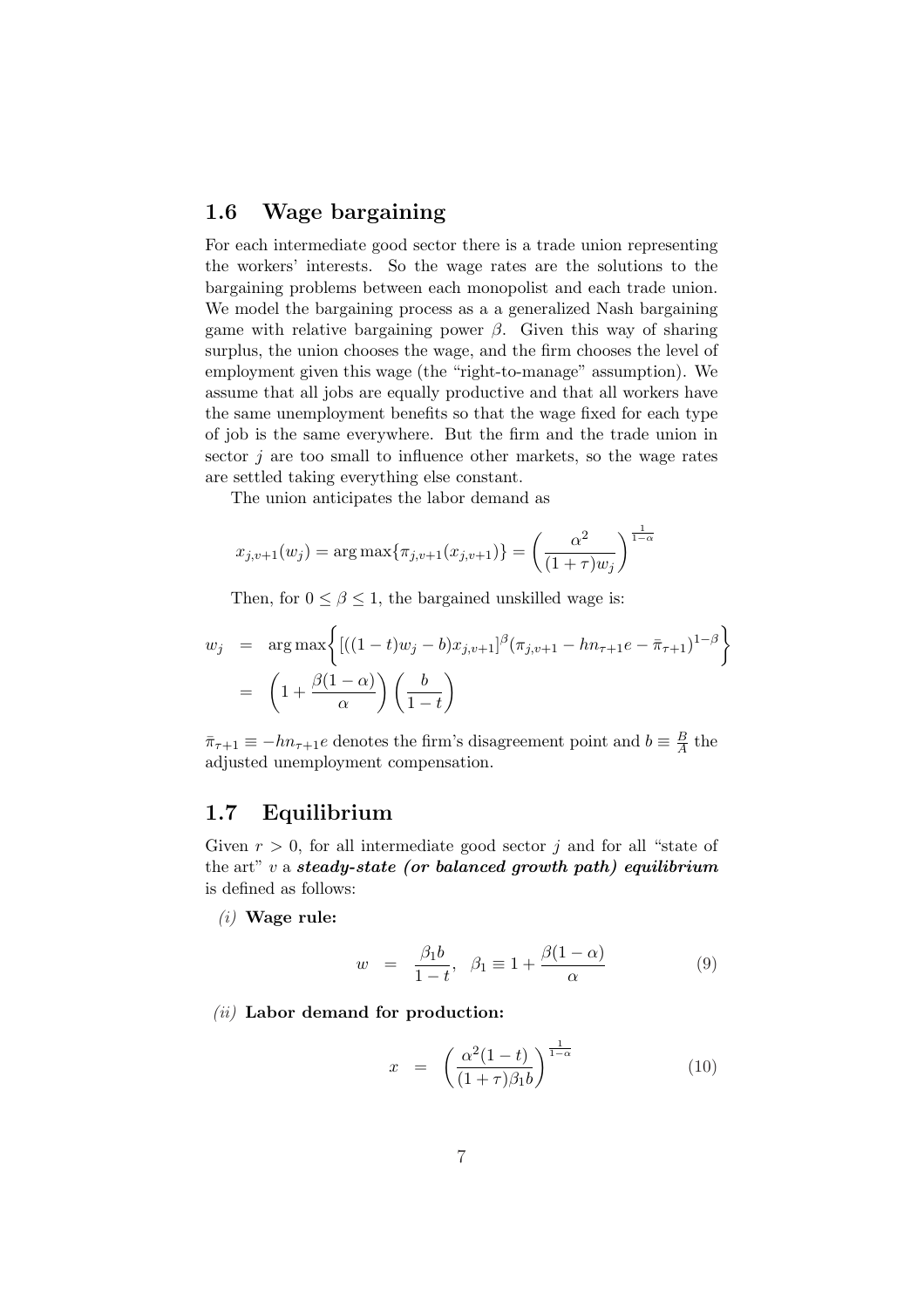#### (iii) Potential Innovators

From the free entry condition we deduce:

$$
n = \left(\frac{1}{h}\right) \left(\frac{qh\pi - r\beta_1 b}{\beta_1 b + qhe}\right) \tag{11}
$$

where

$$
\pi = \frac{(1 - \alpha)(1 + \tau)\beta_1 b}{\alpha(1 - t)} x \tag{12}
$$

#### (iv) Unemployment:

Unemployment  $u$  is deduced from the employment identity given the endowment of labor  $L$ , the labor demand for production  $x$ and the aggregate number of potential innovators  $n$ :

$$
u = L - x - n \tag{13}
$$

 $(iv)$  **Economic growth:** The rate of growth in aggregate consumption is given by (see the appendix A):

$$
g_t = hn \ln(q) \tag{14}
$$

# 2 The impact of labor market institutions on growth and unemployment

### 2.1 Labor market policies

In this section we analyze the consequences for growth and unemployment of,  $(ii)$  a more generous unemployment insurance,  $(ii)$  higher taxes on labor incomes, and *(iii)* the employment protection.

Proposition. 1 An increase in the unemployment compensation  $(b)$ , or in the payroll taxes  $(\tau)$ , or in the taxes on labor income (t) or in the employment protection  $(e)$ , leads to  $(i)$  higher unemployment and (ii) lower rate of growth.

Proof. a. It is easy to show that:

$$
\frac{\partial x}{\partial n}|_{n=b,\tau,t} < 0 \quad \text{and} \quad \frac{\partial \pi}{\partial n}|_{n=b,\tau,t} < 0
$$

So,

$$
\frac{\partial g}{\partial n}|_{n=b,\tau,t} = \frac{qh \ln(q)}{\beta_1 b + q h e} \frac{\partial \pi}{\partial n}|_{n=b,\tau,t} < 0
$$

This result is very intuitive: a higher labor cost implies a higher wage (equation (9)) and so a decline in the labor demand (equation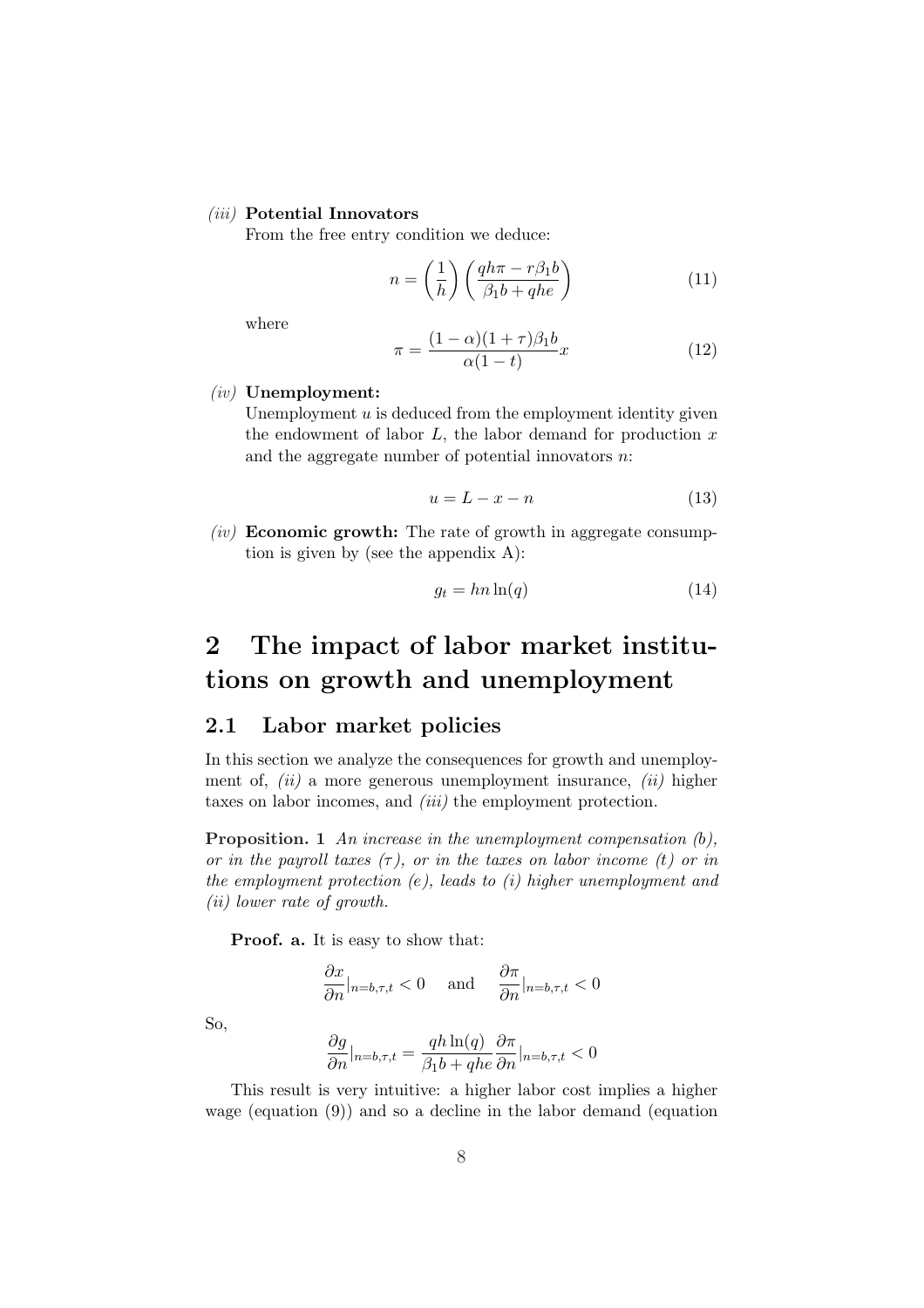(10)). The total outcome is a contraction of the monopolistic profits with the subsequent reduction in the expected value of an innovation. This, together with the fact that the higher wages make production more attractive with respect to R&D, tends to reduce the number of researchers. Thus, the growth rate falls too.

**b.**  $\frac{\partial x}{\partial e} = 0 \Rightarrow \frac{\partial u}{\partial e} = -\frac{\partial n}{\partial e} > 0.$ 

Since neither the wage rates or the labor demands change, the only effect is a contraction of the profits. This discourages that workers engage in  $R&D$  activities, and then the growth rate falls and the unemployment raises.

### 2.2 The wage bargaining processes

The impact of the unions can be analyzed in two steps. First, for an uncoordinated wage bargaining process one can derive the implications of a higher bargaining power. Second, we can compare the outcome of an efficient bargaining process with the inefficient outcome computed above.

#### 2.2.1 The bargaining powers

Proposition. 2 An increase in the unions' bargaining power leads to an increase in the unemployment level and to a decrease in the economic growth.

**Proof.** Analogous to the proof of proposition 1:  $\frac{\partial x}{\partial \beta} < 0$  and  $\frac{\partial \pi}{\partial \beta} < 0$ . So,  $\frac{\partial g}{\partial \beta} = -\frac{(1-\alpha)\ln(q)}{\beta_1 b + q h e}$  $\frac{(1-\alpha)\ln(q)}{\beta_1 b + qhe}$ π  $\frac{\pi}{(1-\alpha)\beta_1}+\frac{(r+hn)b}{\alpha}$ α LU.<br>N .

The economic intuition is the following: a bigger bargaining power implies higher wages. Then the labor demand for production declines, this contracts the monopolistic profits and so the expected value of an innovation. This discourages workers from R&D. The total outcome is higher unemployment and lower economic growth.

#### 2.2.2 Inefficient v.s. efficient bargain

If in each sector the monopolistic firm and the trade union bargain over both the labor demand and the wage rate jointly, the outcome is the efficient one (E). That is, the wage and the firm size pairs are the solution to the following problem: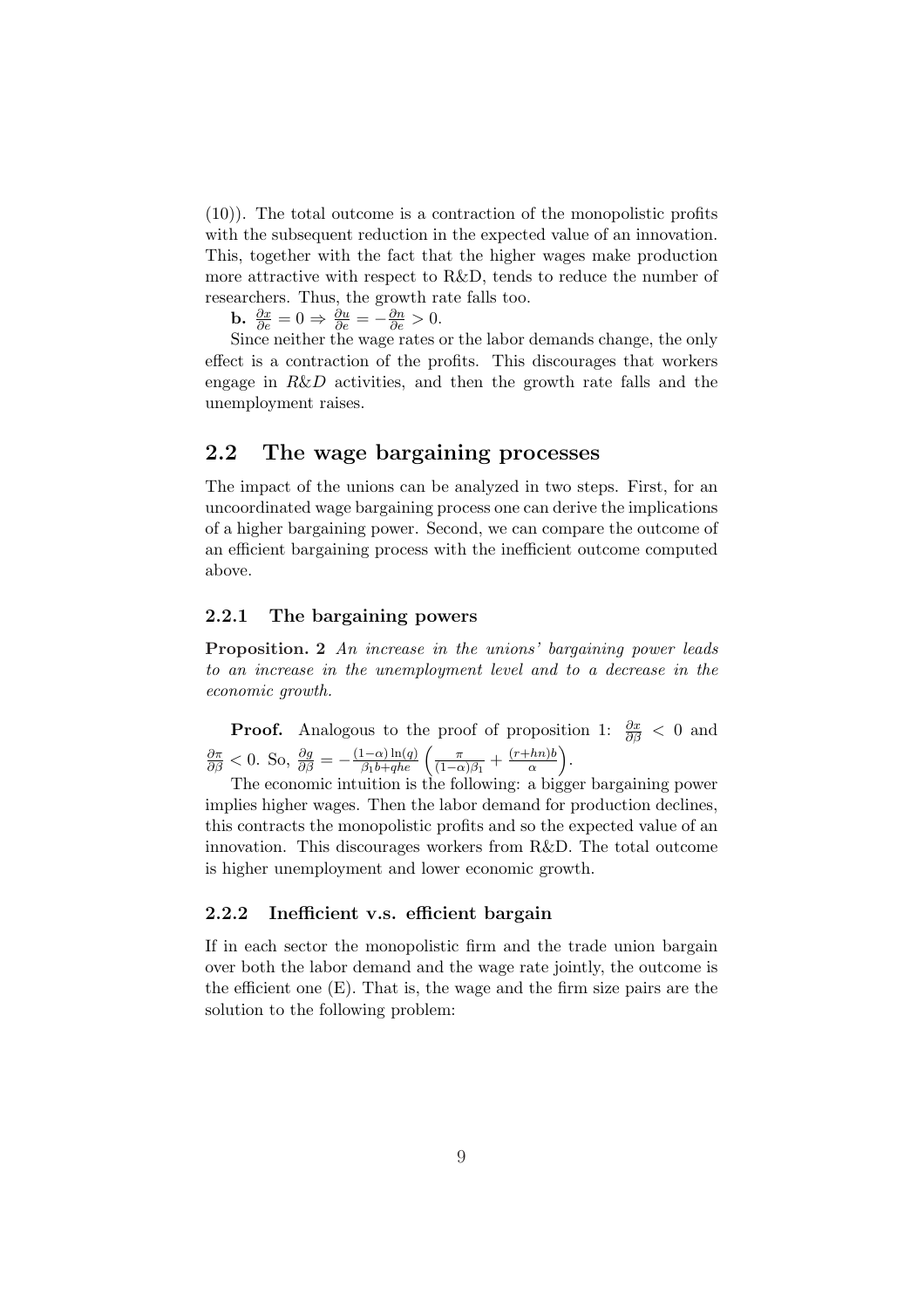$$
(w_{j,v+1}^{E}, x_{j,v+1}^{E}) = \arg \max \left\{ \left[ ((1-t)w_{j,v+1}^{E} - b)x_{j,v+1}^{E} \right]^{\beta} \right\}
$$

$$
(\pi_{j,v+1}^{E} - h n_{v+1}^{E} e - \bar{\pi}_{v+1}^{E})^{1-\beta} \right\}
$$

The firm's disagreement points and the instantaneous profit flow are respectively:

$$
\begin{array}{rcl}\n\bar{\pi}_{v+1} & \equiv & -hn_{v+1}e \\
\pi_{j,v+1}^E & = & \alpha(x_{v+1}^E)^\alpha - w_{j,v+1}^E(1+\tau)x_{j,v+1}^E\n\end{array}
$$

Then at equilibrium, for all  $j$  and for all vintage  $v$ :

$$
w_E = \frac{\beta_1 b}{1 - t} \tag{15}
$$

$$
x_E = \left(\frac{(1-t)\alpha^2}{(1+\tau)b}\right)^{\frac{1}{1-\alpha}}
$$
\n(16)

$$
n_E = \left(\frac{1}{h}\right) \left(\frac{qh\pi_E - r\beta_1 b}{\beta_1 b + qh e}\right)
$$
  
\n
$$
\pi_E = \frac{(1 - \alpha\beta_1)(1 + \tau)b}{\alpha(1 - t)} x_E
$$
\n(17)

Proposition. 3 Under efficient bargaining, employment levels are larger but the rate of economic growth is also lower than under uncoordinated bargaining. However, the comparison is ambiguous for unemployment.

**Proof.** It is easy to verify that  $x_E = x\beta_1^{\frac{1}{1-\alpha}}$ . Since  $\beta_1 \geq 1$ , then  $x \leq x_E$ .

On the other hand,  $\pi_E < \pi \Rightarrow n_E < n \Rightarrow g_E < g$ . Because there are less researchers but more employed in production, we don't know the total effect on u.

The gain in employment for the same labor costs is due to the coordination in the setting of wages and the labor demand for production. Yet, the decreasing returns to research induce a contraction of the monopolistic profits while the opportunity cost of R&D is unchanged. Consequently, there are less researchers under efficient bargaining.

# 3 Empirical Analysis

The observed high unemployment in continental Europe and the slowdown in economic growth in lasts decades naturally raised the question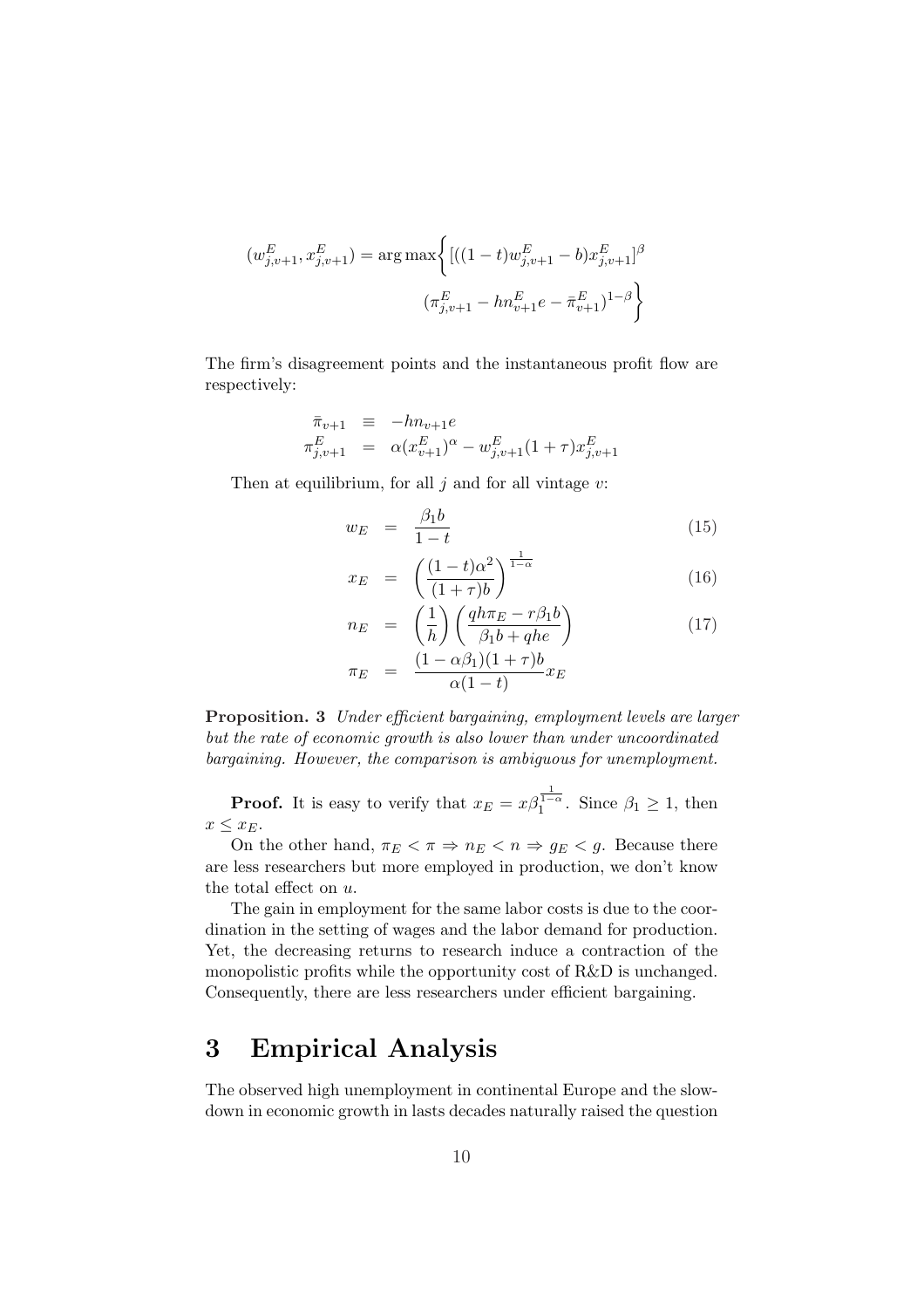of whether these two phenomena are related. Our theoretical framework clearly shows that the labor market institutions imply high unemployment and low growth. However, on the empirical side, no consensus was found regarding the sign of the correlation between growth and unemployment, either across countries or over time within a country.

Whereas the institutions causing elevate labor costs are accepted in the empirical literature as the primary cause for high unemployment in continental European countries<sup>5</sup>, the statistical relationship between unemployment-causing variables and long run economic growth is a moot point. For instance, Layard and Nickell (1999) show that the relationship between unemployment-causing variables and TFP growth is weak or nonexistent. Conversely, Daveri et al. (2000) or Alonso, Echeverria, and Tran (2004) report a negative significant impact of these labor market institution variables on the growth rate of a large panel of OECD countries. These recent empirical findings constitute an interesting point to be explored deeply. With this aim, in this section we explore if the heterogeneity of growth and unemployment experiences across European countries prevails at a regional level and, if that is the case, how much of this is accounted by the labor market institutions.

#### 3.1 The data

The disaggregated data we use comes from the Eurostat European Regional Database (2005). The Statistical regions of Europe correspond to the second level of the Nomenclature of Territorial Units for Statistics (NUTS 2 regions). The average size of the regions in this category is between 800 000 and 3 million. Details on this classification can be found at European Union's web site.<sup>6</sup>

The corresponding countries to the regions considered are: Austria (AT), Belgium (BE), Germany (DE), Denmark (DK), Spain (ES), Finland (FI), France (FR), Ireland (IE), Italy (IT), Netherland (NL), Portugal (PT), Sweden (SE) and the United Kingdom (UK), for the period 1980-1995.

Concerning the labor market institution indicators, we use the data provided by Blanchard and Wolfers (1999) and by the OECD (1999): Tax wedge (TW), Unemployment benefit (BRR), Employment protection (PE), Coordination (CO), Active labor market policies (ActPol) and Collective bargaining coverage (CbC).

<sup>5</sup>See, among others, Blanchard and Wolfers (1999).

 $6$ http://europa.eu.int/comm/eurostat/ramon/nuts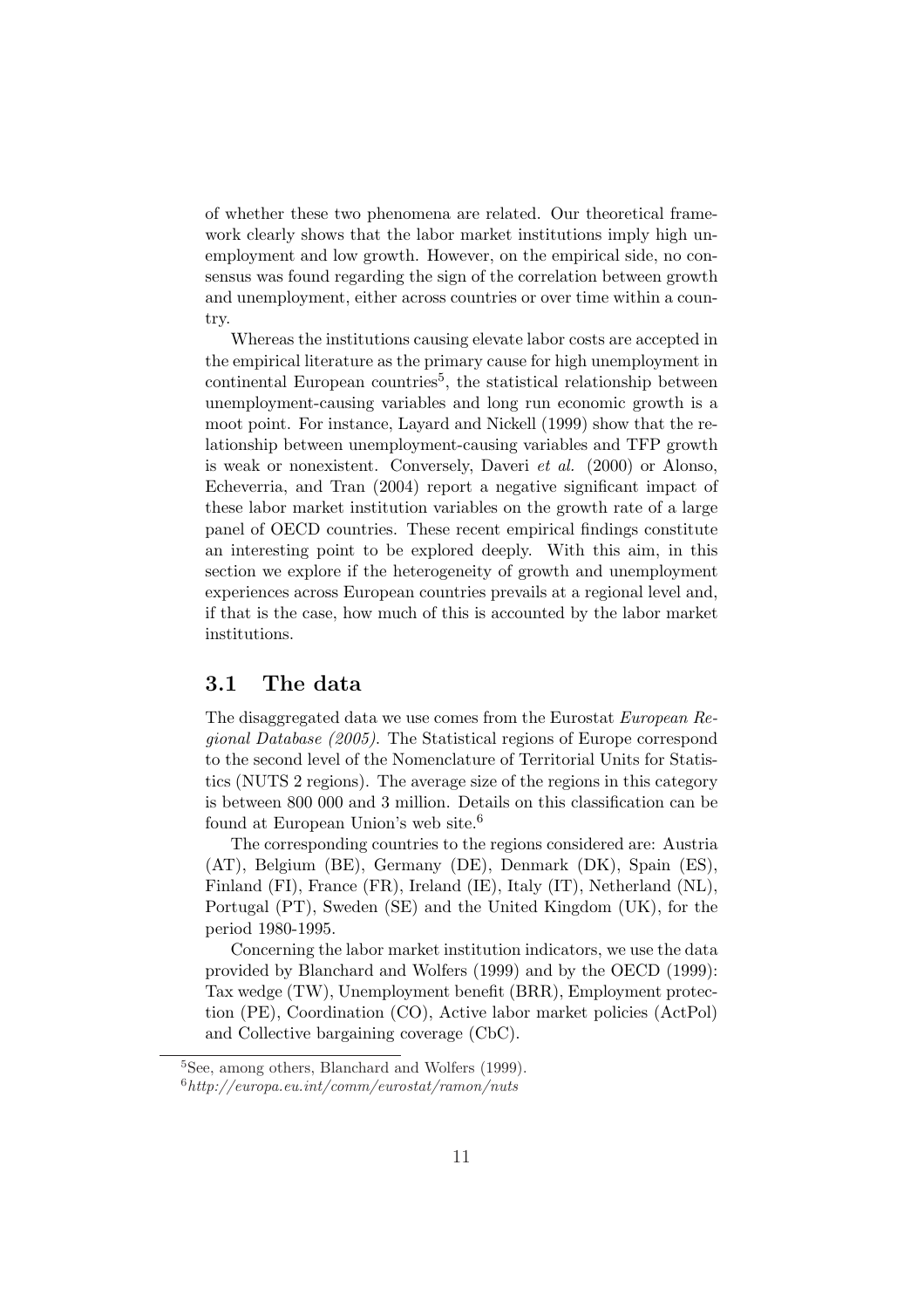### 3.2 Growth and Unemployment at a regional level: a descriptive analysis

To shed some light on the relation between GDP per capita growth and unemployment, we can estimate the joint density of these two variables. This is done in figure 1 where we have drawn the contour plot associated to the kernel (non-parametric) estimator of this bivariate density. Looking at the regional level, we do not find a clear relation between output per capita growth and unemployment.





\*: N.U.T.S. 2 regions (BE, DK, DE, FR, IE, IT, NL, ES, PT, SE, AT, FI, UK). The variance in 1980 is normalized to one.

Nevertheless, the joint distribution of the growth of the TFP and the growth of GDP per capita (figure 2) and the joint distribution of the growth of the TFP and the relative unemployment rate (figure 3) suggest a stronger result. The correlation between the growth of the TFP and the growth of the GDP per capita is clearly positive, whereas the correlation between the growth of the TFP and the unemployment rate is negative. The regional development, measured by the growth of TFP, leads to more output per capita and less unemployment. In the latter case, the negative relationship is not strong enough to imply a clear link between growth of GDP and unemployment.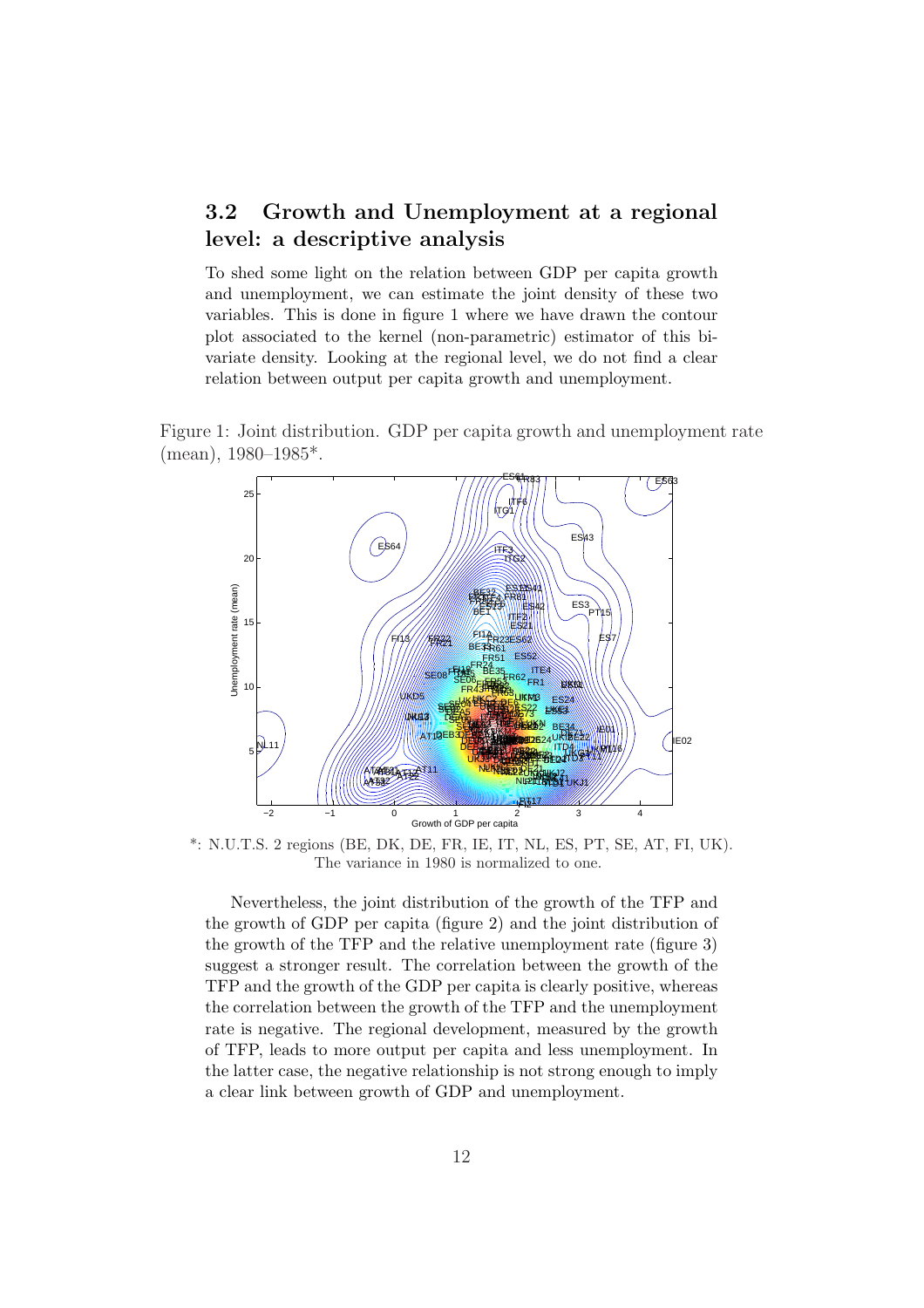

Figure 2: Joint distribution. Growth of GDP per capita and Growth of TFP (mean), 1980–1985\*.

Figure 3: Joint distribution. Unemployment rates and Growth of TFP (mean), 1980–1985\*.

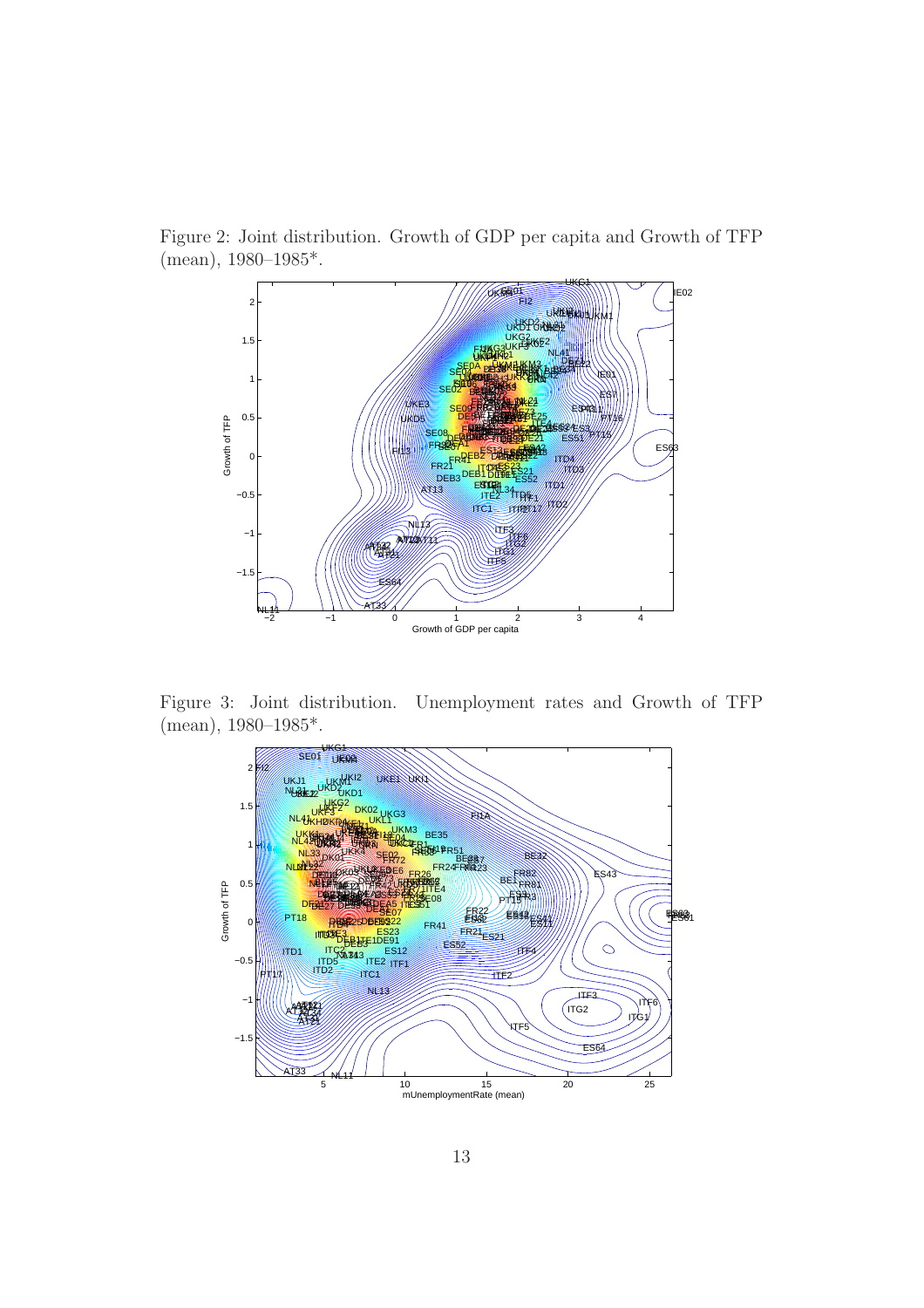### 3.3 Recovering the missing link: an econometric analysis

At a disaggregated level, the gross domestic product per capita growth and the unemployment rate seem to be very weakly related. According to Daveri and Tabellini (2000) the relation between these two variables at the national level has mainly to be explained by common job-market-related national policies, and more precisely by taxes on wages. In this section we propose a formal statistical test allowing to evaluate the impact of national labor market institutions (taxes on wages, union density, unemployment benefits, employment protection, etc...) on GDP per capita growth and on Unemployment rate, measured at a regional level. Hence, the originality of the approach is to take into account the large heterogeneity between regions among a country.

The specificity of each European region is measured by the mean of the growth rate of its Solow residual, which is computed assuming that the technology in each region is Cobb-Douglas. This indicator can be viewed as the closest measure of the specific technology available in a specific region<sup>7</sup>.

#### 3.3.1 Empirical model

Let  $\mathcal{X}_c$  be a  $1 \times k$  vector gathering the policy variables of country  $c = 1, \ldots, C$ . Each country c is divided in  $N_c$  regions  $i = 1, \ldots, N_c$  $c = 1, \ldots, C$ . Each count  $_{c=1}^{C} N_c$  the total number of European regions in our sample. Let c be a mapping from the regional indices to the national indices:

$$
\mathbf{c} : \{1, \ldots, N\} \mapsto \{1, \ldots, C\}
$$

$$
j \rightarrow \mathbf{c}(j)
$$

Our empirical model is defined by the two following equations:

$$
g_j = \alpha^g + \mathcal{X}_{\mathbf{c}(j)}\beta^g + \mathcal{S}R_j\gamma^g + \varepsilon_j^g
$$
  

$$
u_j = \alpha^u + \mathcal{X}_{\mathbf{c}(j)}\beta^u + \mathcal{S}R_j\gamma^u + \varepsilon_j^u
$$
 (18)

where  $g_i$  and  $u_i$  are respectively the growth rate of GDP per capita and the unemployment rate (average) of region j,  $\alpha^g$  and  $\alpha^u$  are two constants that will eventually be replaced by the following set of dummy variables:  $dum_1$ : DK, SE, NL, FI;  $dum_2$ : BE, DE, FR, ES, PT, AT; and  $dum_3$  : IE, UK.  $\varepsilon_i^g$  $\varepsilon_j^g$  and  $\varepsilon_j^u$  are two zero expectation random variables such that  $E\left[\varepsilon_j^s\varepsilon_j^s\right] = \sigma_s^2, E\left[\varepsilon_j^s \mathcal{X}_{\mathbf{c}(j)}\right] = 0$  for  $s = u, g$ 

<sup>&</sup>lt;sup>7</sup>In the theoretical model, we can assume that the innovation process is specific to each region.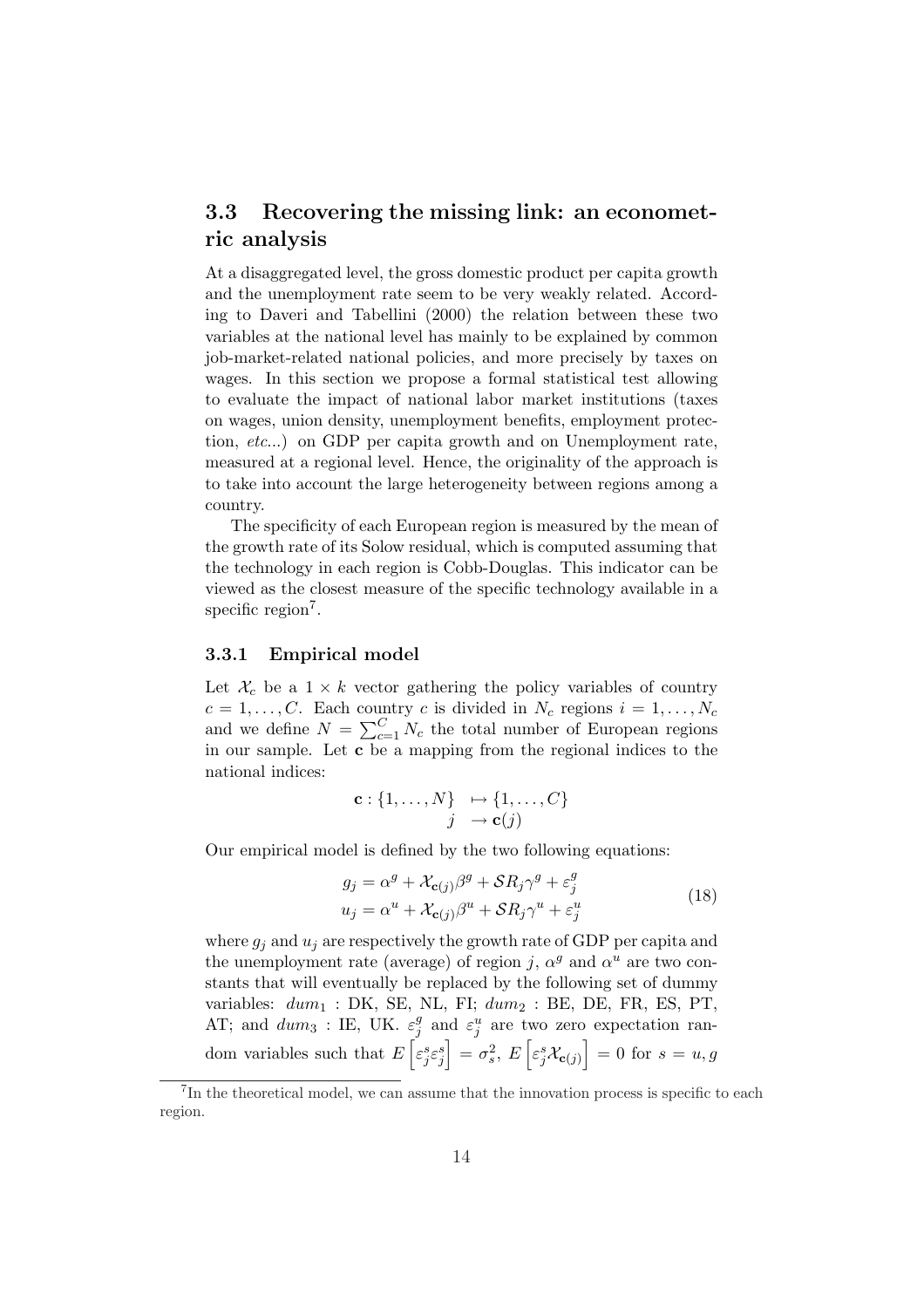and E h  $\varepsilon_j^u \varepsilon_j^g$ j i  $= 0<sup>8</sup>$ . Finally, the growth rate of the Solow residual is denoted by  $\bar{\mathcal{S}}R_i$ .

#### 3.3.2 Empirical strategy

The estimation of model (18) may be done using OLS equation by equation, but this approach would eventually be sensible to the existence of outliers. Figures 1, 2 and 3 suggest that there is a number of such observations, so a more robust approach is needed. In order to obtain point estimates less sensible to outliers we use a medianregression (LAD) instead of mean-regression (OLS). For instance, in the case of the growth equation this estimator is defined as follows:

$$
\widehat{b}_{LAD,N}^g \equiv \left( \widehat{\alpha}_{LAD,N}^g, \widehat{\beta}_{LAD,N}^g, \widehat{\gamma}_{LAD,N}^g \right)
$$
  
= 
$$
\arg \min_{\{\alpha^s, \beta^s, \gamma^s\}} \sum_{j=1}^N |g_j - \alpha^g - \mathcal{X}_{c(j)}\beta^g - SR_j\gamma^g|
$$

we minimize the sum of the absolute values of the residuals instead of the sum of the squared residuals. The asymptotic distribution of this estimator is given by:

$$
\sqrt{N}\left(\widehat{b}_{LAD,N}^g-\beta\right)_{N\to\infty}\Longrightarrow\mathcal{N}\left(0,\frac{1}{2f_{\varepsilon^g}(0)}(X'X)^{-1}\right)
$$

where X is a  $N \times (k+2)$  matrix gathering the constant, the set of policy variables and the growth rate of the Solow residual, and  $f_{\varepsilon}$  the density function associated to the error term. As a consequence, to test if a parameter significantly differs from zero we have first to evaluate the density of the error term at zero. To evaluate the variance of  $\widehat{b}^g_{LAD,N}$  we can (i) impose a parametric shape to the error term,  $(ii)$  use a nonparametric (kernel) estimate of the density at zero or  $(iii)$  use a bootstrap approach as described in Greene (2002). In what follows we consider the latter solution, which has the advantage over  $(i)$  and  $(ii)$  to be exact at finite distance.

To understand why this approach is less sensible to outliers than a mean-regression approach we can consider a simple example. Let  $y_i = \gamma + \epsilon_i$ , with  $\epsilon_i \equiv \mathcal{N}(0, \sigma^2)$  and  $i = 1, \ldots, N$ , be our Data Generating Process. The OLS estimator of  $\gamma$  is defined by  $\hat{\gamma}_{OLS,N}$  =  $\arg\min_{\{c\}} \sum_{i=1}^{N}$  $\sum_{i=1}^{N} (y_i - c)^2 = \bar{y}$ . The LAD estimator of  $\gamma$  is defined by  $\hat{\gamma}_{LAD,N} = \arg\min_{\{c\}} \sum_{i=1}^{N}$  $\sum_{i=1}^{N} |y_i - c| =$  median of  $\{y_i\}$ . If, say,  $\epsilon_N$  is an outlier (for instance  $\epsilon_N = 100$ ) the median (LAD) will be much less affected than the mean (OLS).

<sup>8</sup>Under these assumptions we can estimate (18) equation by equation.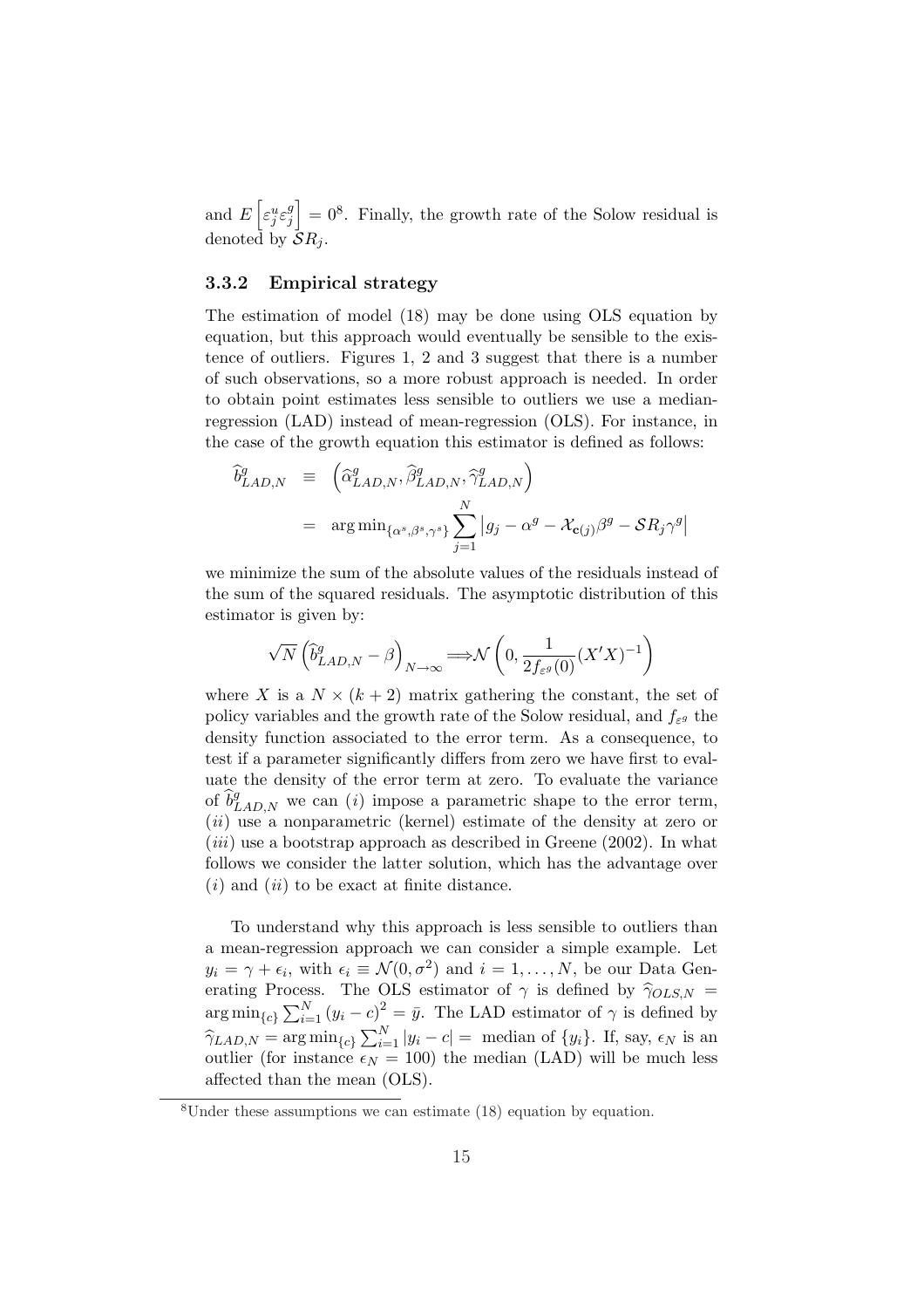#### 3.3.3 Results

Estimations are reported in table 1. We estimate two regressions: a first one where the endogenous variable is the growth rate of GDP per capita for each European Region (labeled Growth) and a second one where the endogenous variable is the Regional unemployment rate (labeled Unemployment).

In the growth equation, excepting for the PE (Employment protection), the Actpol (active labor market policies) and the CbC (collective bargaining coverage), all the point estimates significantly differs from zero at a 5% level. Moreover, the estimates show the expected signs. These results largely confirm the predictions of the theoretical model. Nevertheless, in the theoretical model, we find that an increase in the employment protection and in the wage bargaining power leads to a decrease in the growth rate. This gap between the theoretical and the empirical findings can be explained by the data used to approximated the employment protection (PE) and the bargaining power (CbC). Concerning the variable Actpol (active labor market policies), our theory does not provide any information on the link between the economic growth and this variable. Finally, the positive link between the growth rate of the regional TFP and the growth rate of GDP per capita, suggested by figure 2, is confirmed by this statistical analysis.

Concerning the unemployment equation, all the variables have the expected signs, except ActPol (active labor market policies) and are significant, except CbC (collective bargaining coverage).

In summary, the following empirical results confirm our theoretical approach:

- the tax wedge (TW) and the unemployment benefits (BRR) lower the growth rates but increase the unemployment rates,
- the coordination of the wage bargaining (CO) lowers the growth rates and the unemployment rates. More than a validation, this last result gives the sign of the link between unemployment and coordination which is ambiguous in our theoretical model,
- the growth rate of the TFP increases (decreases) the growth of the GDP per capita (the unemployment). In our model, an higher TFP is due to a more efficient  $R&D$  sector (*i.e.* a higher value of  $h$ ).

Nevertheless, the links between the bargaining power and the endogenous variables are not significant, whereas our theoretical model suggests unambiguous relationships. These results can be explained by the bad approximation of the bargaining power by our statistical measure (collective bargaining coverage (CbC)). Our empirical results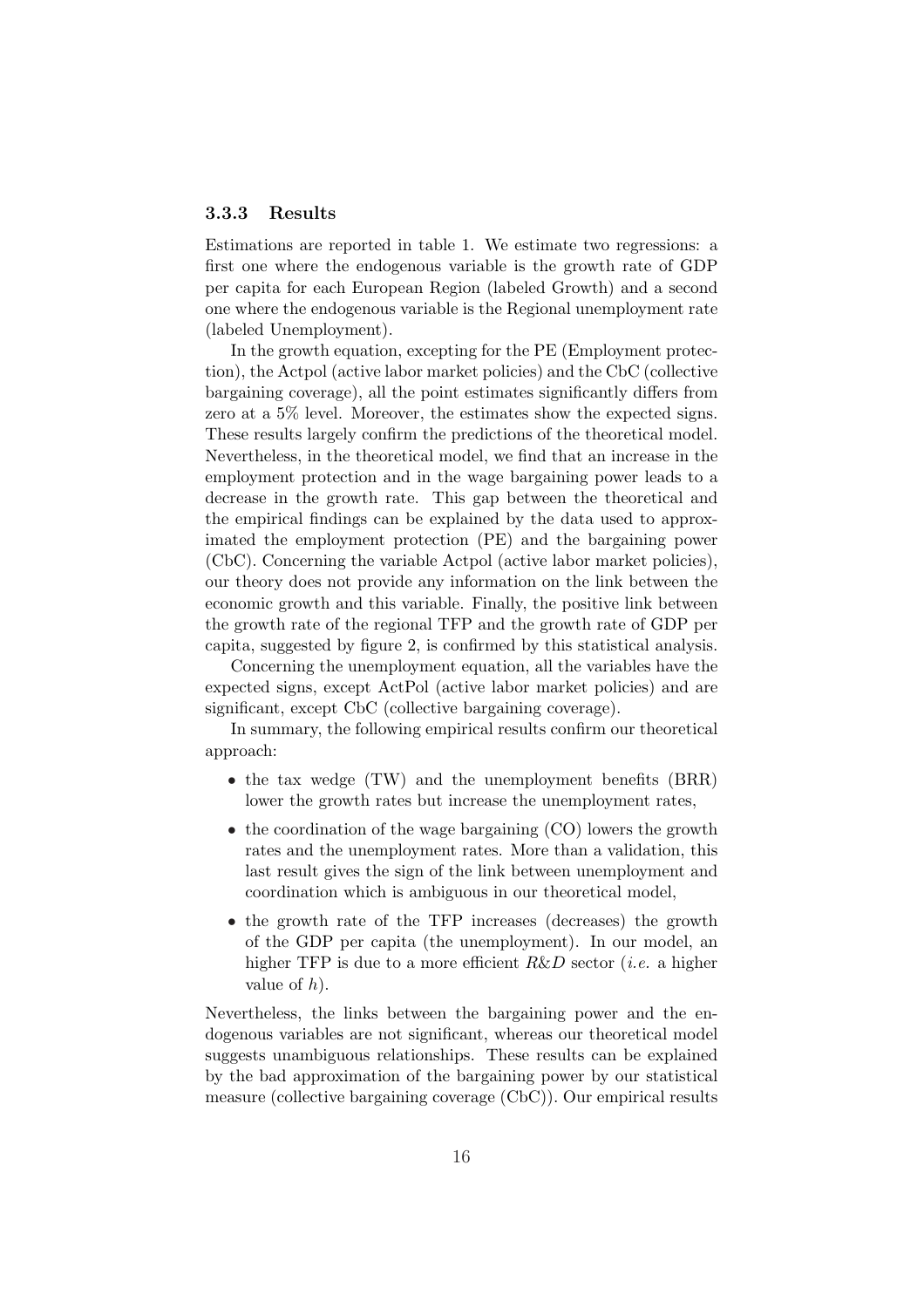|                  | Growth    |         | Unemployment |         |
|------------------|-----------|---------|--------------|---------|
|                  | Β         | p-value | B            | p-value |
| $g$ TFP          | 0.7983    | 0.0000  | $-0.9349$    | 0.0070  |
| TW               | $-3.0425$ | 0.0000  | 5.1462       | 0.0250  |
| <b>BRR</b>       | $-0.5436$ | 0.0000  | 2.8232       | 0.0000  |
| PE               | 0.4098    | 0.1006  | $-7.7997$    | 0.0000  |
| CO               | $-2.0250$ | 0.0000  | $-20.453$    | 0.0000  |
| ActPol           | 0.2215    | 0.0718  | 4.3593       | 0.0000  |
| C <sub>b</sub> C | $-0.2311$ | 0.6081  | 0.5911       | 0.8058  |
| dum1             | 5.1820    | 0.0153  | 156.33       | 0.0000  |
| dum2             | 8.4435    | 0.0152  | 279.67       | 0.0000  |
| dum3             | $-1.5131$ | 0.0179  | 17.819       | 0.0000  |
| Fischer          | 232.04    | 0.0000  | 81.07        | 0.0000  |
| $R^2$            | 0.6789    |         | 0.3484       |         |
| bservations      | 183       |         | 183          |         |

Table 1: LAD estimation. The dependent variables are annual mean GDP per capita growth rate for the Growth regression and mean unemployment rate for the Unemployment regression. Student and associated p-values are computed with a bootstrap procedure as advocated by Greene (2002).

suggest to extend the theoretical model in order to take into account the active labor market policies (ActPol) because they significantly increase the unemployment rate.

Finally, for the growth and unemployment equations, the  $R^2$  are respectively 68% and 35%, meaning that our collection of labor market related policy variables and the growth rate of the TFP explains more than  $2/3$  of the heterogeneity in growth rates and roughly  $1/3$ of the heterogeneity in unemployment rates. As expected, the role of Solow residuals is much more important explaining growth than unemployment.

#### 3.3.4 Counterfactuals

In this section, we propose to evaluate the marginal impact of both national (each labor market institution) and regional (the growth rate of the TFP) components on the predicted growth and unemployment rate of an European region.

#### The methodology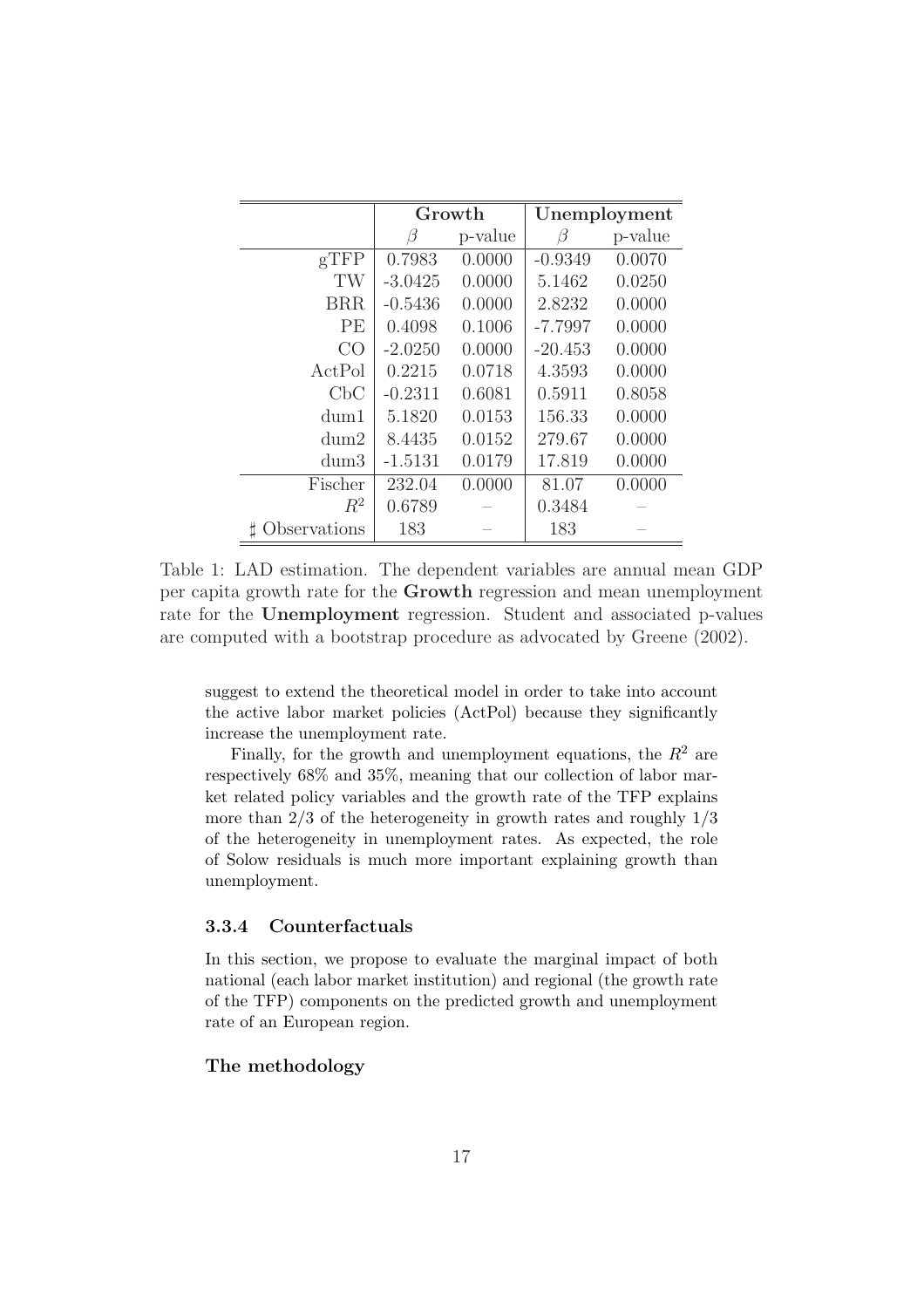Let considers the following experience. We assume that a Region  $j'$  in France has the same environment than a region  $j$  in UK excepting for one of its national specific variables (labor market policies) or its specific regional one. Using the estimation of the growth and unemployment rate, this experience allows us to evaluate the marginal impact of the national/regional specific variables.

More precisely, we construct these counterfactual experiences as follows:

• Predicted GDP per capita growth of Region  $j$  in UK is defined by:

$$
\widehat{g}_{j,UK} = \widehat{c}_g + \mathcal{X}_{UK}\widehat{\beta}_g + \mathcal{S}R_{j,UK}\widehat{\beta}_g
$$

with  $\mathcal{X}_{UK} \equiv (TW_{UK}, BR_{UK}, PE_{UK}, CO_{UK}, ActPol_{UK}, CbC_{UK})$ 

• Suppose that Region  $j'$  in France is as Region  $j$  in UK with respect to all the conditioning variables except Tax Wedge. Hence Region  $j'$  in France counterfactual GDP per capita growth will be:

$$
\widetilde{g}^{TW}_{j',FR} = \hat{c}_g + \widetilde{\mathcal{X}}^{TW}_{FR} \hat{\beta}_g + \mathcal{S} R_{j',UK} \hat{\beta}_g
$$

with  $\widetilde{X}_{FR}^{TW} \equiv (T W_{FR}, BR R_{UK}, PE_{UK}, CO_{UK}, ActPol_{UK}, CbC_{UK})$ 

The gap between  $\widehat{g}_{j',FR}$  and  $\widetilde{g}_{j',FR}^{TW}$  gives a measure of the marginal effect of the French fiscal policy.

#### The results

Due to the high number of Regions (183), we focus only on typical cases. Then, we assume that the reference is London, and we choose to evaluate the marginal impact of typical European labor market experience. Then, we choose a north continental country (France), a south continental country (Spain) and a Nordic country (Sweden). In the two first countries, we propose to evaluate the marginal impacts of the explanatory variable in two Regions: a Region highly developed and a poor one. For France, we choose "Ile de France" because this Region encompasses Paris, and "Corse". For Sapin, we choose "Madrid" and "Andalucia".

Figures 4 and 5 present the results for the French economy. First in figure 4, we show that the predictions of the econometric model are close to the observed values. The point TW represents the prediction of the model if all the explanatory variables, except the taxes, are the same than in London. Hence, the gap between the prediction for London and this point gives a measure of the marginal impact of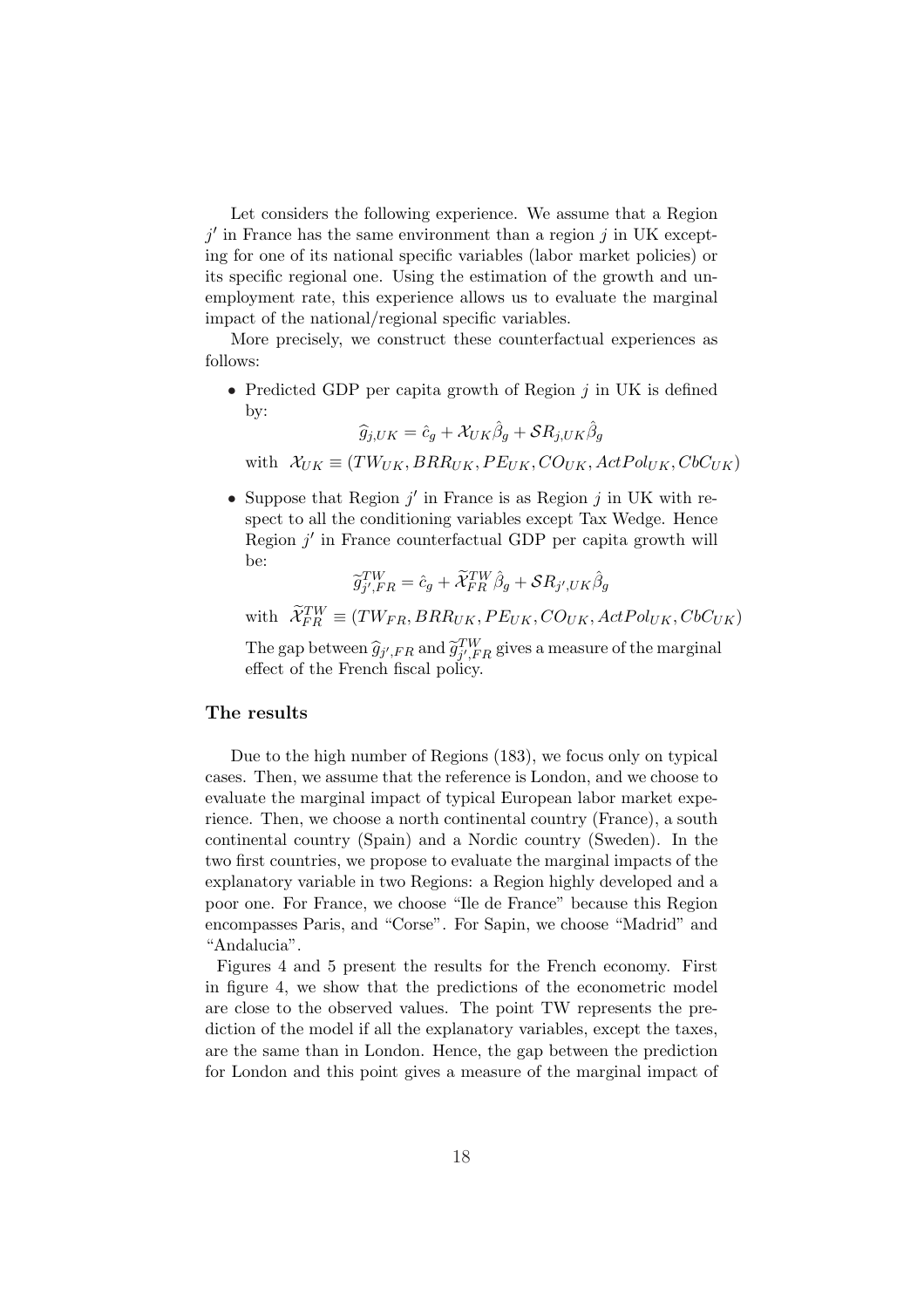Figure 4: The French case (I): London versus Paris (Ile de France). Observed and predicted London are respectively denoted "London" and "London". We use the same color convention for  $\overline{I}$ le de France. The marginal effects of our explanatory variables are in soft color (CbC, Tw,  $etc.$ ..).



Figure 5: The French case (II): London versus Corse

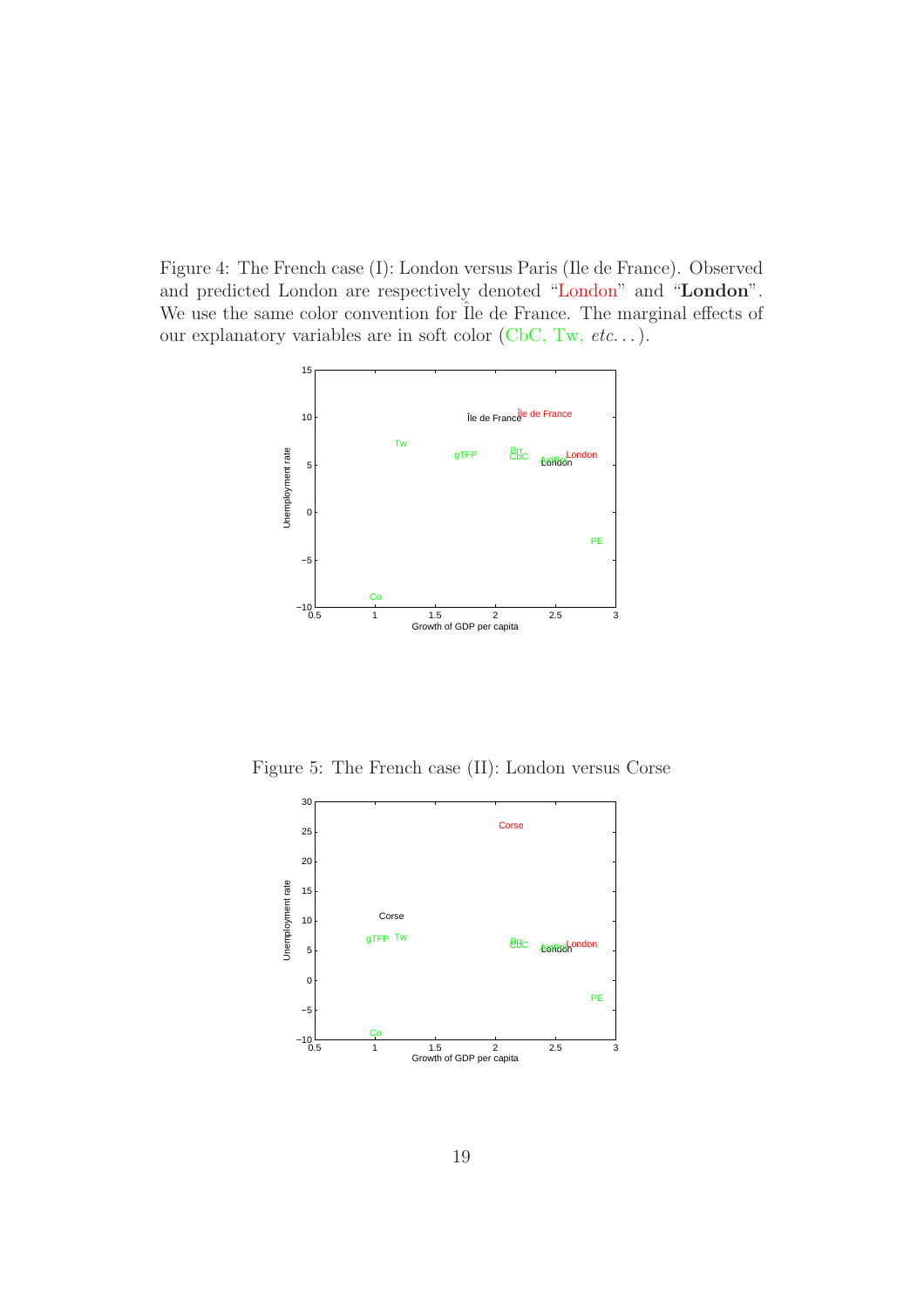the French  $\text{tax}^9$ . The higher unemployment and the lower growth in Paris than in London are mainly due to the higher tax (TW) and to a lower growth in TFP (gTFP). Moreover, the wage bargaining coordination (CO) in France leads to less unemployment but at the price of a lower growth rate of the GDP per capita. Second, in figure 5, we show that the predictions of the model are quit poor for Corse, the poorest French Region. This clearly suggests that this region gets specific policies which lead to a higher unemployment than its model predictive value. Nevertheless, this experience for Corse underlines that, beyond the national component as the high tax (TW) already mentioned for Paris, it is the lack of R&D investments, measured by the growth rate of the TFP (gTFP) that largely explains the lower performance of this Region.

Figure 6 gives an illustration of our estimation for a Nordic Region, the Region of Stockholm. The results show that higher taxes in Sweden than in UK lead to more unemployment and less growth. Nevertheless, contrary than for the French Region, the level of the growth rate of the TFP leads this Nordic Region to converge toward the Region of London. Moreover, as the coordination of the wage bargaining is higher than in the French economy, this leads to largely decrease the unemployment rate, whereas the impact of this labor market institution is negligible in the growth equation.

Figure 6: The Nordic case: London versus Stockholm



<sup>9</sup>The same is tue for all the explanatory variables: employment protection (PE), unemployment benefits (Brr), etc...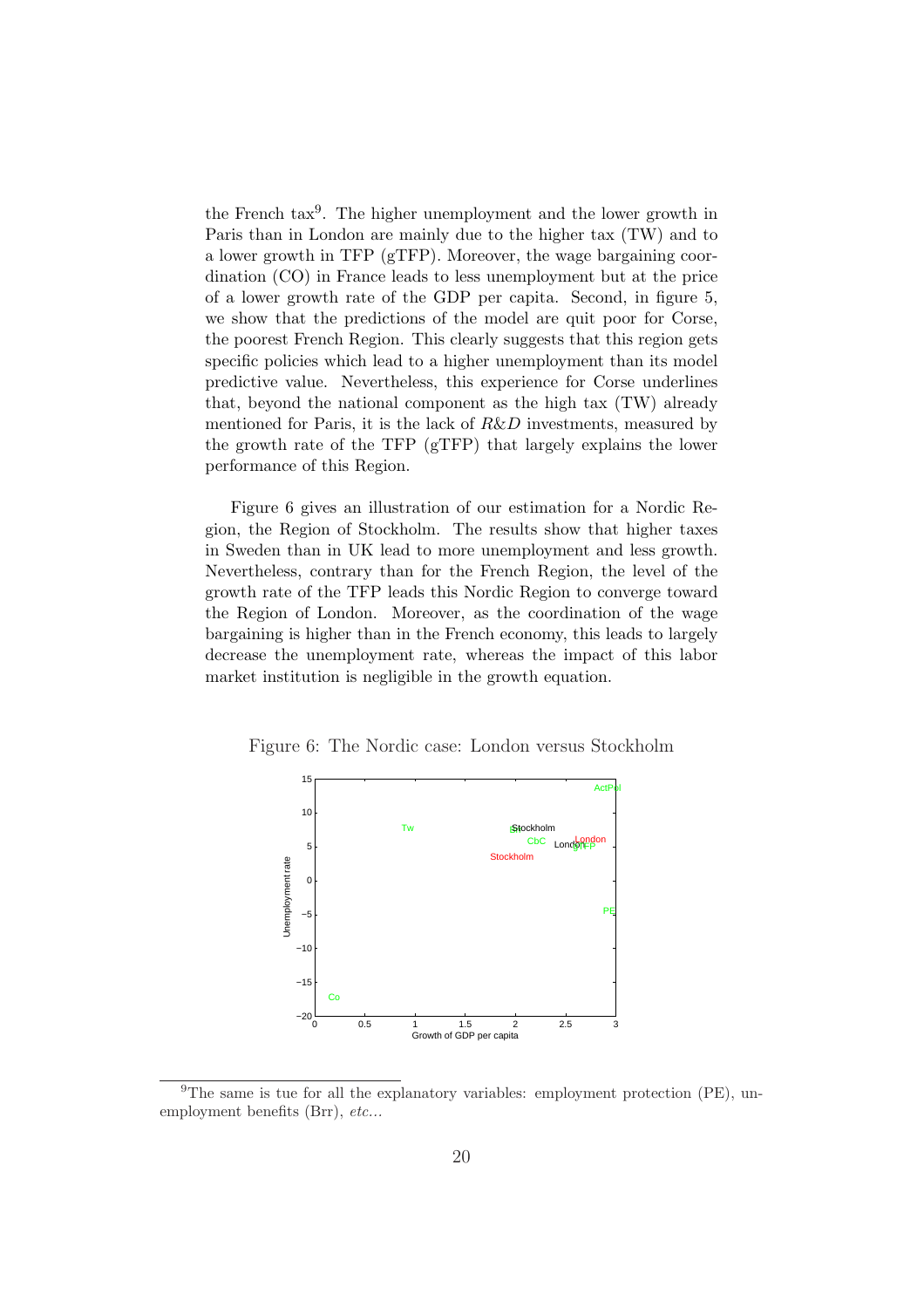



Figure 8: The Spanish case (II): London versus Andalucia

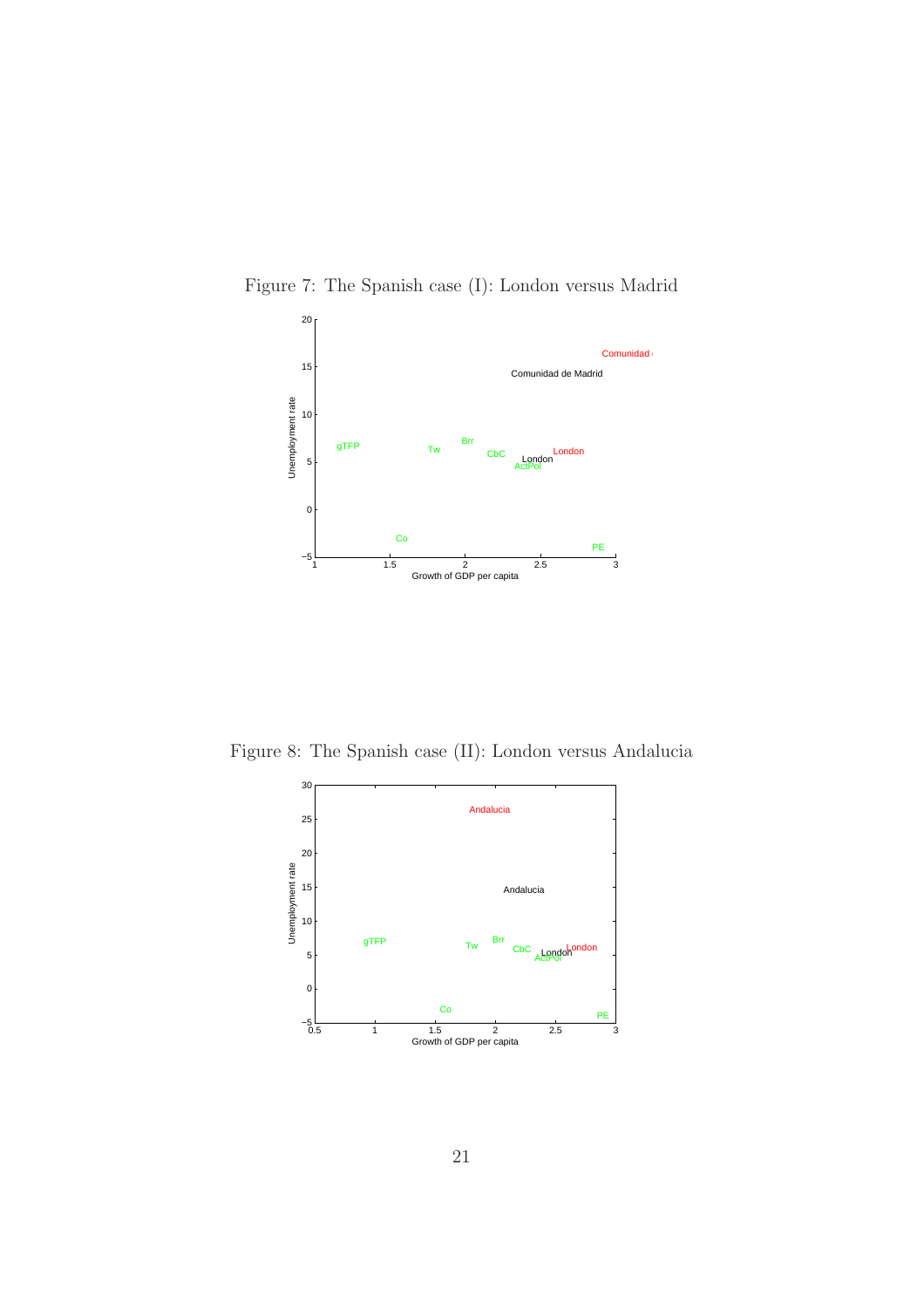What do we learn from the Spanish cases? Figures 7 and 8 show that these higher unemployment rates are mainly due to the low level of TFP growth. If the growth rate of the GDP per capita is high, it is not explained by a high level of technology (gTFP). Then, these Regions have a high level of growth (equal or higher than the one observed in the Region of London), but this growth can be explained only by a catch-up phenomena. The poor performances measured by the growth rate of the TFP, even in Madrid, would lead the Spanish government to give some incentives in the R&D sector. The estimation also shows that the labor market institutions in Spain lead to better economic performances than in France, for exemple.

# Concluding remarks

We have constructed a general equilibrium model in which economic growth and unemployment are endogenously determined by the number of innovations made in the economy, which in turn is determined by the workers' incentive to engage in R&D activities. We have shown that high labor costs or powerful trade unions lead to bigger unemployment and to a slowdown of the economic growth whereas an efficient bargain allows to higher employment, at the price of a lower growth rate.

Using a cross-section of European regions and a large set of labor market variables, we find that national institutions on the labor market are highly correlated with unemployment. Hence, the tax wedge and the unemployment benefits increase the regional unemployment rates whereas the employment protection and a high level of coordination in the wage bargaining process decrease the regional unemployment rates. On the other hand, we find that increases in the tax wedge and in the unemployment benefits decrease the regional growth rate of GDP per capita. Nevertheless, a high level of coordination in the wage bargaining process decreases the regional growth rate of GDP per capita. This last result shows that there is an arbitration between unemployment and growth if we focuss on the impact of the coordination in the wage bargaining process.

### References

AGHION, P., AND P. HOWITT (1994): "Growth and Unemployment," Review of Economic Studies, (61), 477–494.

 $-$  (1998): Endogenous Growth Theory. MIT.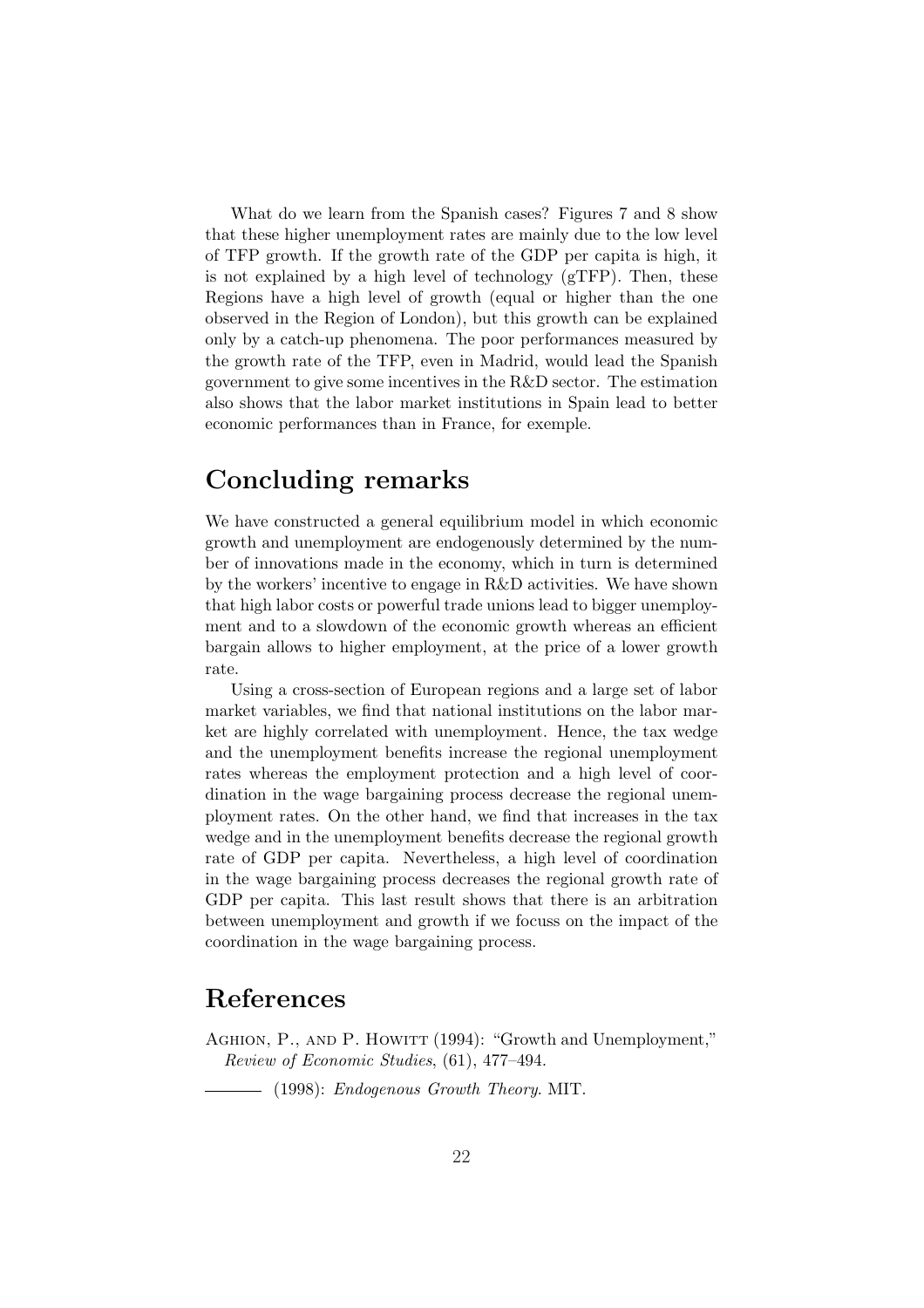- Alonso, A., C. Echeverria, and K. C. Tran (2004): "Long-Run Economic Performance and the Labor Market," Southern Economic Journal, 70(4), 905–919.
- BEAN, C., AND C. PISSARIDES (1993): "Unemployment, consumption and growth," European Economic Review, 37, 837–854.
- BERMAN, E., J. BOUND, AND S. MACHIN (1998): "Implications of Skilled-Biased Technological Change: International Evidence," Quarterly Journal of economics, 113, 1245–1280.
- BLANCHARD, O. (2005): "European unemployment: the evolution of facts and ideas," NBER Working Paper Series, (11750).
- BLANCHARD, O., AND J. WOLFERS (1999): "The role of shocks and institutions in the rise of european unemployment: the aggregate evidence," NBER Working Paper Series, (7282).
- Daveri, F., G. Tabellini, S. Bentolila, and H. Huizinga (2000): "Unemployment, growth and taxation in industrial countries," Economic Policy, 15(30), 47–104.
- Grossman, G. E., and E. Helpman (1991): Innovation and Growth in the Global Economy. MIT.
- Grossman, V. (2000): "Skilled Labor Reallocation, Wage Inequality, and Unskilled Unemployment," Journal of Institutional and Theoretical Economics, 156, 473–500.
- HELPMAN, E., AND P. KRUGMAN (1985): Market Structute and Foreign Trade. MIT.
- Layard, R., and S. Nickell (1999): "Labor market institutions and economic performance," Handbook of Labor Economics, 3C. North-Holland, 3029–3084.
- Lingens, J. (2003): "The impact of a unionised labor market in a Schumpeterian growth model," Labour Economics, (10), 91–104.
- MORTENSEN, D. T. (2004): "Growth, Unemployment and Labor Market Policy,".
- Mortensen, D. T., and C. A. Pissarides (1994): "Job creation and job destruction in the theory of unemployment," Review of Economic Studies, 61, 397–415.

(1998): "Technical progress, job creation and job destruction," Review of Economic Dynamics, 1, 733–753.

PISSARIDES, C. A. (2000): Equilibrium Unemployment Theory. MIT.